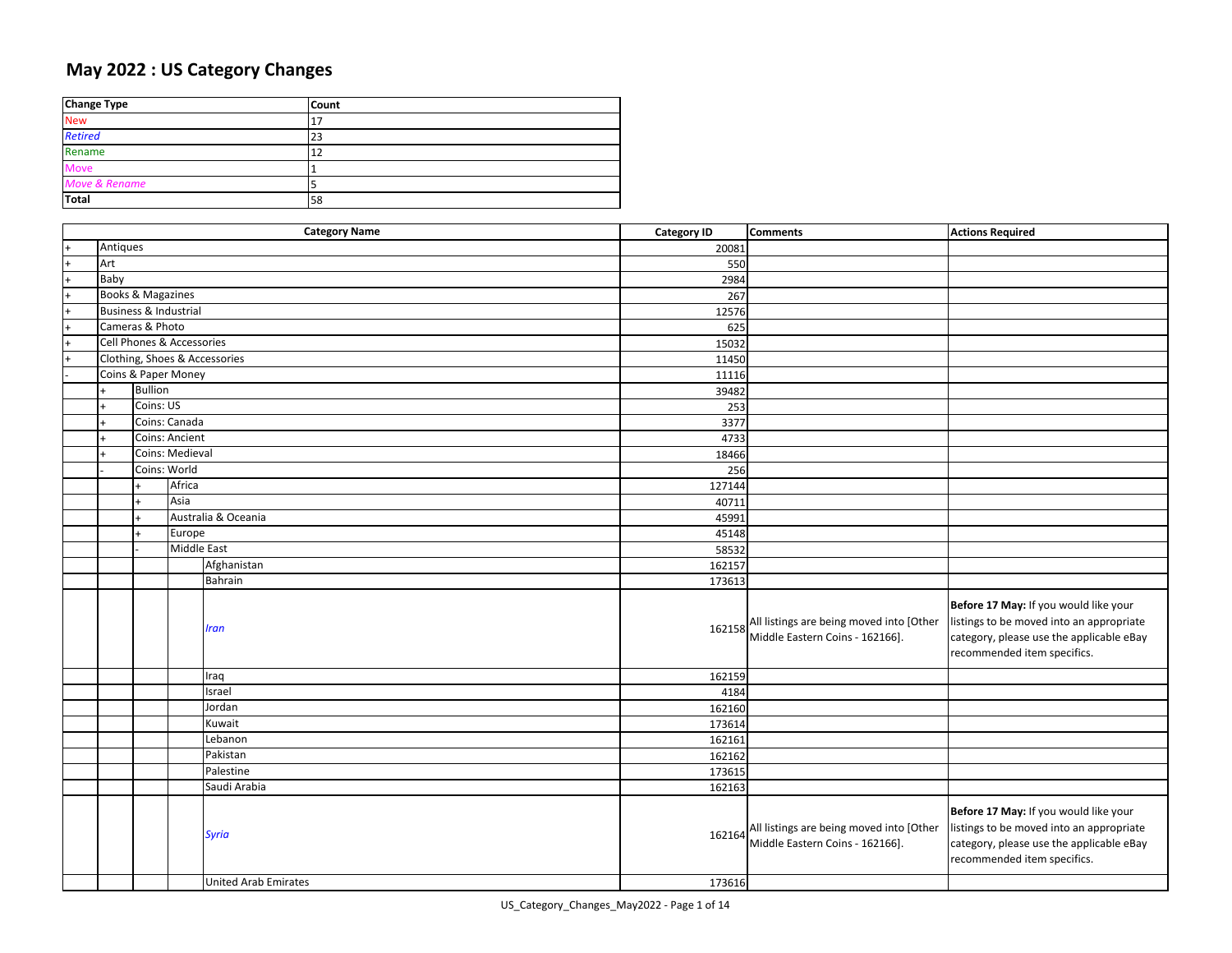|              |          |                             | <b>Category Name</b>               | <b>Category ID</b> | <b>Comments</b>                                                                | <b>Actions Required</b>                                                                                                                                      |
|--------------|----------|-----------------------------|------------------------------------|--------------------|--------------------------------------------------------------------------------|--------------------------------------------------------------------------------------------------------------------------------------------------------------|
|              |          |                             | Yemen                              | 162165             |                                                                                |                                                                                                                                                              |
|              |          |                             | Other Middle Eastern Coins         | 162166             |                                                                                |                                                                                                                                                              |
|              |          |                             | North & Central America            | 45145              |                                                                                |                                                                                                                                                              |
|              |          |                             | South America                      | 45160              |                                                                                |                                                                                                                                                              |
|              |          |                             | Commemorative                      | 546                |                                                                                |                                                                                                                                                              |
|              |          | Errors                      |                                    | 543                |                                                                                |                                                                                                                                                              |
|              |          | Gold                        |                                    | 547                |                                                                                |                                                                                                                                                              |
|              |          |                             | Mint, Proof Sets                   | 545                |                                                                                |                                                                                                                                                              |
|              |          |                             | Collections, Lots                  | 544                |                                                                                |                                                                                                                                                              |
|              |          |                             | Other Coins of the World           | 257                |                                                                                |                                                                                                                                                              |
|              | Exonumia |                             |                                    | 3452               |                                                                                |                                                                                                                                                              |
|              |          | Paper Money: US             |                                    | 3412               |                                                                                |                                                                                                                                                              |
|              |          |                             | Paper Money: World                 | 3411               |                                                                                |                                                                                                                                                              |
|              |          |                             | Replicas & Reproductions           | 162194             |                                                                                |                                                                                                                                                              |
|              |          | Africa                      |                                    | 12821              |                                                                                |                                                                                                                                                              |
|              |          | Asia                        |                                    | 8008               |                                                                                |                                                                                                                                                              |
|              |          |                             | Australia & Oceania                | 45337              |                                                                                |                                                                                                                                                              |
|              |          | Europe                      |                                    | 45339              |                                                                                |                                                                                                                                                              |
|              |          | Middle East                 |                                    | 58516              |                                                                                |                                                                                                                                                              |
|              |          |                             | Afghanistan                        |                    |                                                                                |                                                                                                                                                              |
|              |          |                             |                                    | 162206             |                                                                                |                                                                                                                                                              |
|              |          |                             | Iran                               | 162207             | All listings are being moved into [Other<br>Middle East Paper Money - 162216]. | Before 17 May: If you would like your<br>listings to be moved into an appropriate<br>category, please use the applicable eBay<br>recommended item specifics. |
|              |          |                             |                                    |                    |                                                                                |                                                                                                                                                              |
|              |          |                             | Iraq                               | 162208             |                                                                                |                                                                                                                                                              |
|              |          |                             | Israel                             | 3436               |                                                                                |                                                                                                                                                              |
|              |          |                             | Jordan                             | 162209             |                                                                                |                                                                                                                                                              |
|              |          |                             | Kuwait                             | 162210             |                                                                                |                                                                                                                                                              |
|              |          |                             | Lebanon                            | 162211             |                                                                                |                                                                                                                                                              |
|              |          |                             | Pakistan                           | 162212             |                                                                                |                                                                                                                                                              |
|              |          |                             | Saudi Arabia                       | 162213             |                                                                                |                                                                                                                                                              |
|              |          |                             | <b>Syria</b>                       | 162214             | All listings are being moved into [Other<br>Middle East Paper Money - 162216]. | Before 17 May: If you would like your<br>listings to be moved into an appropriate<br>category, please use the applicable eBay<br>recommended item specifics. |
|              |          |                             | Yemen                              | 162215             |                                                                                |                                                                                                                                                              |
|              |          |                             | Other Middle East Paper Money      | 162216             |                                                                                |                                                                                                                                                              |
|              |          |                             | North & Central America            | 45338              |                                                                                |                                                                                                                                                              |
|              |          |                             | South America                      | 3440               |                                                                                |                                                                                                                                                              |
|              |          |                             | Collections & Lots                 | 3098               |                                                                                |                                                                                                                                                              |
|              |          |                             | Other Paper Money of the World     | 385                |                                                                                |                                                                                                                                                              |
|              |          |                             | <b>Publications &amp; Supplies</b> | 83274              |                                                                                |                                                                                                                                                              |
|              |          |                             | Stocks & Bonds, Scripophily        | 3444               |                                                                                |                                                                                                                                                              |
|              |          | Virtual Currency            |                                    | 179197             |                                                                                |                                                                                                                                                              |
|              |          |                             | Other Coins & Paper Money          | 169305             |                                                                                |                                                                                                                                                              |
| Collectibles |          |                             |                                    | $\mathbf{1}$       |                                                                                |                                                                                                                                                              |
|              |          |                             | Computers/Tablets & Networking     | 58058              |                                                                                |                                                                                                                                                              |
|              |          | <b>Consumer Electronics</b> |                                    | 293                |                                                                                |                                                                                                                                                              |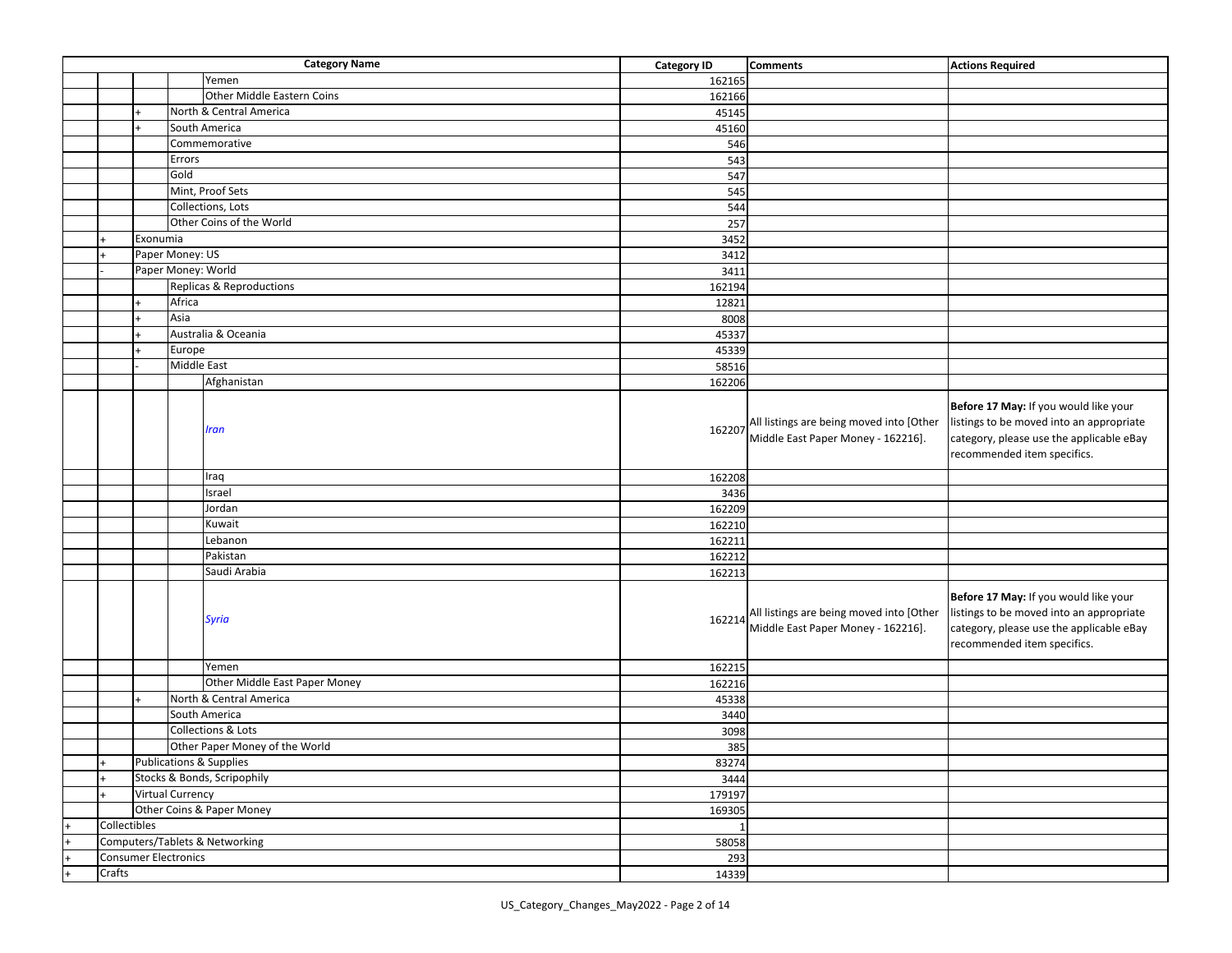| <b>Category Name</b>                        |                                       |                                                           | <b>Category ID</b> | <b>Comments</b>     | <b>Actions Required</b> |
|---------------------------------------------|---------------------------------------|-----------------------------------------------------------|--------------------|---------------------|-------------------------|
| Dolls & Bears                               |                                       |                                                           | 237                |                     |                         |
| Movies & TV                                 |                                       |                                                           | 11232              |                     |                         |
|                                             |                                       | Entertainment Memorabilia                                 | 45100              |                     |                         |
|                                             |                                       | Gift Cards & Coupons                                      | 172008             |                     |                         |
|                                             | Health & Beauty                       |                                                           | 26395              |                     |                         |
|                                             | Bath & Body                           |                                                           | 11838              |                     |                         |
|                                             | Fragrances                            |                                                           | 180345             |                     |                         |
|                                             |                                       | Hair Care & Styling                                       | 11854              |                     |                         |
|                                             | <b>Health Care</b>                    |                                                           | 67588              |                     |                         |
|                                             |                                       | <b>Diabetes Care</b>                                      | 72873              |                     |                         |
|                                             |                                       | Ear Care                                                  | 260818             |                     |                         |
|                                             |                                       | Feminine Care                                             | 180942             |                     |                         |
|                                             |                                       | <b>First Aid</b>                                          | 180931             |                     |                         |
|                                             |                                       | Foot Creams & Treatments                                  | 36431              |                     |                         |
|                                             |                                       | Hot & Cold Therapies                                      | 180951             |                     |                         |
|                                             |                                       | Monitoring & Testing                                      | 30115              |                     |                         |
|                                             |                                       | <b>Blood Pressure Monitoring</b>                          | 75072              |                     |                         |
|                                             |                                       | <b>Cholesterol Testing</b>                                | 159875             |                     |                         |
|                                             |                                       | <b>Covid-19 Self Tests</b>                                |                    | 263022 New Category |                         |
|                                             |                                       | Disposable Breathalyzers                                  | 185074             |                     |                         |
|                                             |                                       | <b>Electronic Breathalyzers</b>                           | 58037              |                     |                         |
|                                             |                                       | Home DNA Test Kits                                        | 260743             |                     |                         |
|                                             |                                       | <b>Drug Testing</b>                                       | 159876             |                     |                         |
|                                             |                                       | Oximeters                                                 | 171538             |                     |                         |
|                                             |                                       | Fertility & Ovulation Testing                             | 30118              |                     |                         |
|                                             |                                       | <b>Pregnancy Tests</b>                                    | 36437              |                     |                         |
|                                             |                                       | <b>Prenatal Monitoring</b>                                | 184574             |                     |                         |
|                                             |                                       | Thermometers                                              | 75075              |                     |                         |
|                                             |                                       | Other Monitoring & Testing                                | 182131             |                     |                         |
|                                             |                                       | Over-the-Counter Medications & Treatments                 | 75036              |                     |                         |
|                                             |                                       | Personal Hygiene                                          | 260745             |                     |                         |
|                                             |                                       | Pill Boxes, Pill Cases                                    | 75041              |                     |                         |
|                                             |                                       | <b>Sexual Wellness</b>                                    | 176992             |                     |                         |
|                                             |                                       | <b>Sleeping Aids</b>                                      | 82593              |                     |                         |
|                                             |                                       | <b>Smoking Cessation</b>                                  | 75042              |                     |                         |
|                                             |                                       | Squeezable Stress Relievers<br>Other Health Care Supplies | 180933             |                     |                         |
|                                             |                                       |                                                           | 67589              |                     |                         |
|                                             | Makeup                                |                                                           | 31786              |                     |                         |
|                                             | Massage                               | <b>Medical &amp; Mobility</b>                             | 36447<br>11778     |                     |                         |
|                                             |                                       |                                                           | 47945              |                     |                         |
| Nail Care, Manicure & Pedicure              |                                       | 67659                                                     |                    |                     |                         |
| Natural & Alternative Remedies<br>Oral Care |                                       | 31769                                                     |                    |                     |                         |
| $+$                                         |                                       | 177731                                                    |                    |                     |                         |
| Salon & Spa Equipment                       |                                       | 31762                                                     |                    |                     |                         |
| Shaving & Hair Removal                      |                                       | 11863                                                     |                    |                     |                         |
|                                             | Skin Care<br>Sun Protection & Tanning |                                                           | 31772              |                     |                         |
|                                             |                                       | Tattoos & Body Art                                        | 33914              |                     |                         |
|                                             | <b>Vision Care</b>                    |                                                           | 31414              |                     |                         |
|                                             |                                       | Vitamins & Lifestyle Supplements                          | 180959             |                     |                         |
|                                             |                                       | <b>Dietary Supplements</b>                                | 180960             |                     |                         |
|                                             |                                       |                                                           |                    |                     |                         |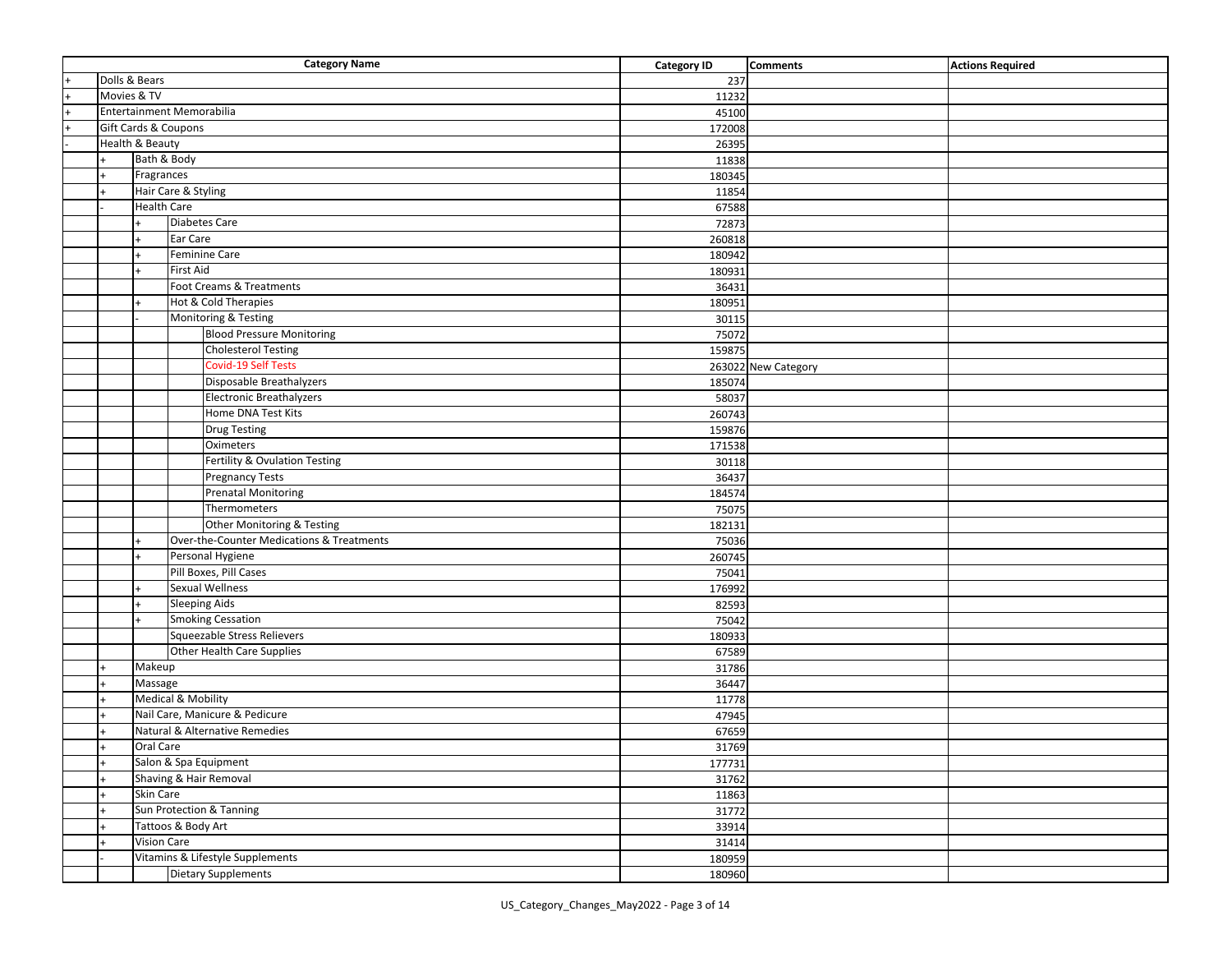| <b>Category Name</b> |               | <b>Category ID</b>                      | <b>Comments</b> | <b>Actions Required</b> |                                                                                     |                                                                                                                                                                                                                         |
|----------------------|---------------|-----------------------------------------|-----------------|-------------------------|-------------------------------------------------------------------------------------|-------------------------------------------------------------------------------------------------------------------------------------------------------------------------------------------------------------------------|
|                      |               | <b>Dietary Supplement Accessories</b>   |                 | 184490                  |                                                                                     |                                                                                                                                                                                                                         |
|                      |               | <b>Capsule Holders &amp; Molds</b>      |                 |                         | 184491 All listings are being moved into [Other<br>Vitamins & Supplements - 19262]. | Before 17 May: If you would like your<br>listings to be moved into an appropriate<br>category, please use the applicable eBay<br>recommended item specifics.                                                            |
|                      |               | <b>Empty Capsules</b>                   |                 | 184492                  |                                                                                     |                                                                                                                                                                                                                         |
|                      |               | Shake Bottles & Mixers                  |                 | 184493                  |                                                                                     |                                                                                                                                                                                                                         |
|                      |               | Endurance & Energy Bars, Drinks & Pills |                 | 1278                    |                                                                                     |                                                                                                                                                                                                                         |
|                      |               | <b>Sports Supplements</b>               |                 | 97033                   |                                                                                     |                                                                                                                                                                                                                         |
|                      |               | <b>Vitamins &amp; Minerals</b>          |                 | 11776                   |                                                                                     |                                                                                                                                                                                                                         |
|                      |               | Weight Management                       |                 | 31817                   |                                                                                     |                                                                                                                                                                                                                         |
|                      |               | Other Vitamins & Supplements            |                 | 19262                   |                                                                                     |                                                                                                                                                                                                                         |
|                      |               | <b>Wholesale Lots</b>                   |                 | 40965                   |                                                                                     |                                                                                                                                                                                                                         |
|                      |               | Electronic Smoking, Parts & Accs        |                 | 183497                  |                                                                                     |                                                                                                                                                                                                                         |
|                      |               | Other Health & Beauty                   |                 | 1277                    |                                                                                     |                                                                                                                                                                                                                         |
|                      | Home & Garden |                                         |                 | 11700                   |                                                                                     |                                                                                                                                                                                                                         |
|                      | Bath          |                                         |                 | 26677                   |                                                                                     |                                                                                                                                                                                                                         |
|                      | Bedding       |                                         |                 | 20444                   |                                                                                     |                                                                                                                                                                                                                         |
|                      |               | Bed-in-a-Bag                            |                 |                         |                                                                                     |                                                                                                                                                                                                                         |
|                      |               | <b>Bed Pillows</b>                      |                 | 20469<br>20445          |                                                                                     |                                                                                                                                                                                                                         |
|                      |               | <b>Bed Skirts</b>                       |                 |                         |                                                                                     |                                                                                                                                                                                                                         |
|                      |               | <b>Blankets &amp; Throws</b>            |                 | 20450                   |                                                                                     |                                                                                                                                                                                                                         |
|                      |               |                                         |                 | 175750                  |                                                                                     |                                                                                                                                                                                                                         |
|                      |               | Canopies & Netting                      |                 | 48090                   |                                                                                     |                                                                                                                                                                                                                         |
|                      |               | <b>Comforters &amp; Sets</b>            |                 | 45462                   | The Category ID is being changed to<br>$[262977]$ .                                 | Please update your category ID accordingly.                                                                                                                                                                             |
|                      |               | <b>Decorative Bed Pillows</b>           |                 | 115630                  | All listings are being moved into [Pillows<br>$20563$ ].                            | After 19 May: As a result of this category<br>change, existing item specifics are likely to<br>change. Please update your listings with the<br>new item specifics after the category<br>changes for optimal visibility. |
|                      |               | <b>Comforters &amp; Sets</b>            |                 |                         | 262977 New Category                                                                 |                                                                                                                                                                                                                         |
|                      |               | Duvet Covers & Sets                     |                 | 37644                   |                                                                                     |                                                                                                                                                                                                                         |
|                      |               | <b>Duvet Inserts</b>                    |                 |                         | 262978 New Category                                                                 |                                                                                                                                                                                                                         |
|                      |               | <b>Mattress Pads &amp; Toppers</b>      |                 | 175751                  | Renamed from [Mattress Pads &<br>Feather Beds]                                      |                                                                                                                                                                                                                         |
|                      |               | <b>Mattress &amp; Pillow Protectors</b> |                 |                         | 262979 New Category                                                                 |                                                                                                                                                                                                                         |
|                      |               | Pillowcases                             |                 | 54257                   |                                                                                     |                                                                                                                                                                                                                         |
|                      |               | <b>Pillow Shams</b>                     |                 | 43397                   |                                                                                     |                                                                                                                                                                                                                         |
|                      |               | Quilts, Bedspreads & Coverlets          |                 | 175749                  |                                                                                     |                                                                                                                                                                                                                         |
|                      |               | Sheets                                  |                 | 20460                   |                                                                                     |                                                                                                                                                                                                                         |
|                      |               | <b>Bedding Accessories</b>              |                 |                         | 25815 Renamed from [Other Bedding]                                                  |                                                                                                                                                                                                                         |
|                      |               | Food & Beverages                        |                 | 14308                   |                                                                                     |                                                                                                                                                                                                                         |
|                      |               | Fresh Cut Flowers                       |                 | 178069                  |                                                                                     |                                                                                                                                                                                                                         |
|                      | Furniture     |                                         |                 | 3197                    |                                                                                     |                                                                                                                                                                                                                         |
|                      |               | Armoires & Wardrobes                    |                 | 103430                  |                                                                                     |                                                                                                                                                                                                                         |
|                      |               | Bar Carts & Serving Carts               |                 | 183320                  |                                                                                     |                                                                                                                                                                                                                         |
|                      |               | <b>Bar Stools &amp; Stools</b>          |                 | 103431                  | Renamed from [Benches, Stools & Bar<br>Stools]                                      |                                                                                                                                                                                                                         |
|                      |               | Bean Bags & Inflatables                 |                 | 48319                   |                                                                                     |                                                                                                                                                                                                                         |
|                      |               |                                         |                 |                         |                                                                                     |                                                                                                                                                                                                                         |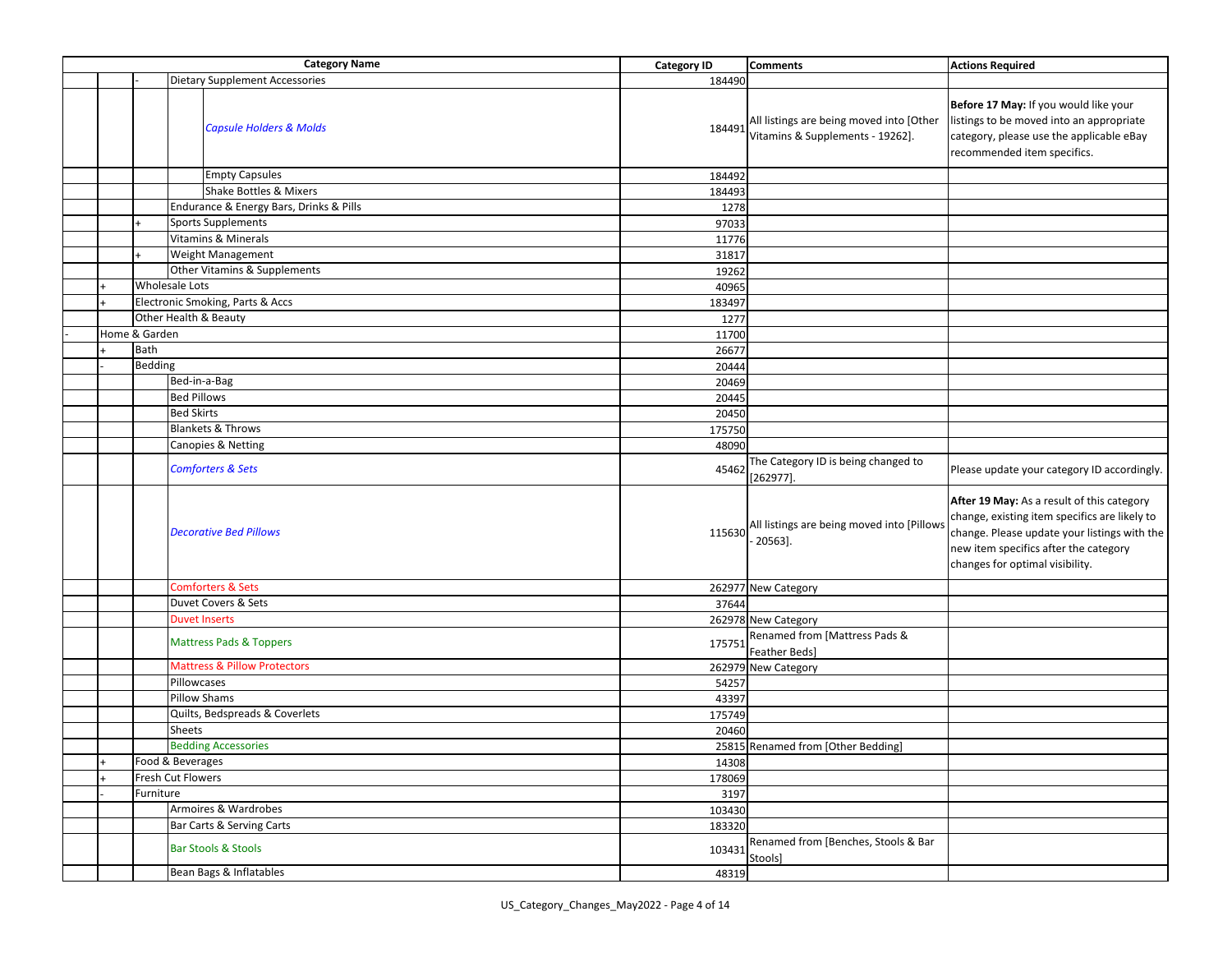| <b>Category Name</b> |  | <b>Category ID</b>                                        | <b>Comments</b> | <b>Actions Required</b>                                                                         |                                                                                                                                                                                                                         |
|----------------------|--|-----------------------------------------------------------|-----------------|-------------------------------------------------------------------------------------------------|-------------------------------------------------------------------------------------------------------------------------------------------------------------------------------------------------------------------------|
|                      |  | <b>Beds &amp; Headboards</b>                              |                 | 32254 Renamed from [Beds & Mattresses]                                                          |                                                                                                                                                                                                                         |
|                      |  | Beds & Bed Frames                                         | 175758          |                                                                                                 |                                                                                                                                                                                                                         |
|                      |  | Headboards & Footboards                                   | 109064          |                                                                                                 |                                                                                                                                                                                                                         |
|                      |  | Waterbeds                                                 | 107504          |                                                                                                 |                                                                                                                                                                                                                         |
|                      |  | <b>Bed &amp; Waterbed Accessories</b>                     | 66737           |                                                                                                 |                                                                                                                                                                                                                         |
|                      |  | <b>Other Beds &amp; Mattresses</b><br><b>Bedroom Sets</b> |                 | 122759 All listings are being moved into [Bed &<br>Waterbed Accessories - 66737].               | After 19 May: As a result of this category<br>change, existing item specifics are likely to<br>change. Please update your listings with the<br>new item specifics after the category<br>changes for optimal visibility. |
|                      |  | <b>Benches</b>                                            | 20480           |                                                                                                 |                                                                                                                                                                                                                         |
|                      |  |                                                           |                 | 262980 New Category                                                                             |                                                                                                                                                                                                                         |
|                      |  | Bookcases & Shelving                                      | 3199            |                                                                                                 |                                                                                                                                                                                                                         |
|                      |  | Cabinets & Cupboards                                      | 20487           |                                                                                                 |                                                                                                                                                                                                                         |
|                      |  | CD & Video Racks<br>Chairs                                | 22653           |                                                                                                 |                                                                                                                                                                                                                         |
|                      |  |                                                           | 54235           |                                                                                                 |                                                                                                                                                                                                                         |
|                      |  | <b>Dining Sets</b><br>Dressers & Chests of Drawers        | 107578          |                                                                                                 |                                                                                                                                                                                                                         |
|                      |  | Futons, Frames & Covers                                   | 114397          |                                                                                                 |                                                                                                                                                                                                                         |
|                      |  | Home Office Desks                                         | 131579<br>88057 |                                                                                                 |                                                                                                                                                                                                                         |
|                      |  |                                                           |                 |                                                                                                 |                                                                                                                                                                                                                         |
|                      |  | <b>Inflatable Mattresses &amp; Airbeds</b>                |                 | Moved from [Beds & Mattresses-32254]<br>131598 Renamed from [Inflatable Mattresses,<br>Airbeds] |                                                                                                                                                                                                                         |
|                      |  | <b>Mattresses</b>                                         |                 | 131588 Moved from [Beds & Mattresses-32254]                                                     |                                                                                                                                                                                                                         |
|                      |  | Nightstands                                               | 38199           |                                                                                                 |                                                                                                                                                                                                                         |
|                      |  | Ottomans, Footstools & Poufs                              | 20490           |                                                                                                 |                                                                                                                                                                                                                         |
|                      |  | Screens & Room Dividers                                   | 31601           |                                                                                                 |                                                                                                                                                                                                                         |
|                      |  | Sideboards & Buffets                                      | 183322          |                                                                                                 |                                                                                                                                                                                                                         |
|                      |  | Slipcovers                                                | 175754          |                                                                                                 |                                                                                                                                                                                                                         |
|                      |  | Sofas, Armchairs & Couches                                | 38208           |                                                                                                 |                                                                                                                                                                                                                         |
|                      |  | Tables                                                    | 38204           |                                                                                                 |                                                                                                                                                                                                                         |
|                      |  | Trunks & Chests                                           | 125085          |                                                                                                 |                                                                                                                                                                                                                         |
|                      |  | TV Stands & Entertainment Units                           | 20488           |                                                                                                 |                                                                                                                                                                                                                         |
|                      |  | Vanities & Makeup Tables                                  | 32878           |                                                                                                 |                                                                                                                                                                                                                         |
|                      |  | <b>Furniture Accessories</b>                              | 34386           |                                                                                                 |                                                                                                                                                                                                                         |
|                      |  | <b>Furniture Parts</b><br><b>Other Home Furniture</b>     | 179690          | 175752 All listings are being moved into<br>[Furniture Accessories - 34386].                    | After 19 May: As a result of this category<br>change, existing item specifics are likely to<br>change. Please update your listings with the<br>new item specifics after the category                                    |
|                      |  | <b>Greeting Cards &amp; Party Supply</b>                  | 16086           |                                                                                                 | changes for optimal visibility.                                                                                                                                                                                         |
|                      |  | Holiday & Seasonal Décor                                  | 170090          |                                                                                                 |                                                                                                                                                                                                                         |
|                      |  | <b>Advent Calendars</b>                                   | 156813          |                                                                                                 |                                                                                                                                                                                                                         |
|                      |  | Candle Holders                                            | 259702          |                                                                                                 |                                                                                                                                                                                                                         |
|                      |  | Candles                                                   | 168138          |                                                                                                 |                                                                                                                                                                                                                         |
|                      |  | <b>Christmas Crackers</b>                                 | 91330           |                                                                                                 |                                                                                                                                                                                                                         |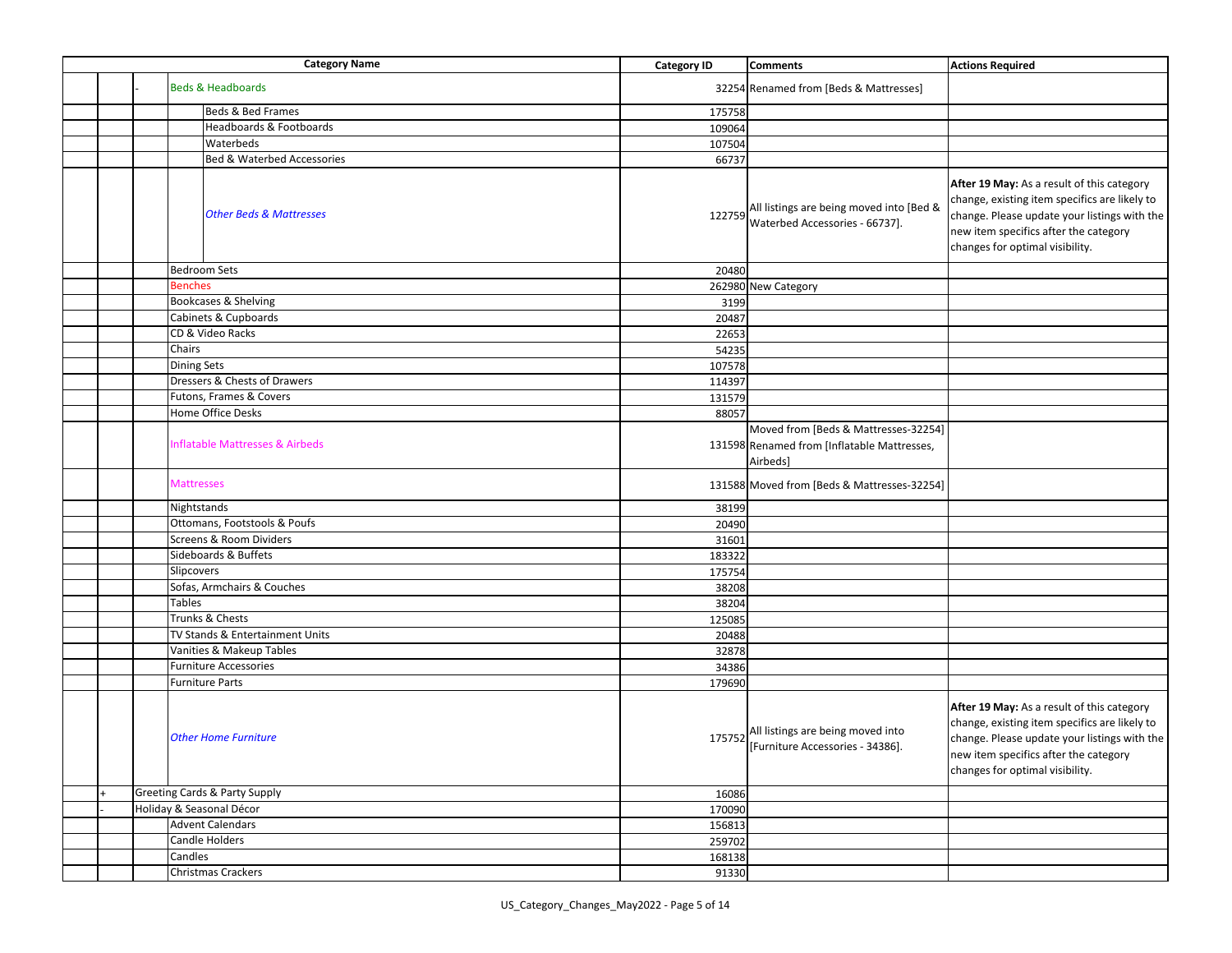|  |            | <b>Category Name</b>                     | <b>Category ID</b> | <b>Comments</b>                                                            | <b>Actions Required</b>                                                                                                                                                                                                 |
|--|------------|------------------------------------------|--------------------|----------------------------------------------------------------------------|-------------------------------------------------------------------------------------------------------------------------------------------------------------------------------------------------------------------------|
|  |            | <b>Christmas Trees</b>                   | 117414             |                                                                            |                                                                                                                                                                                                                         |
|  |            | <b>Figurines</b>                         | 117413             |                                                                            |                                                                                                                                                                                                                         |
|  |            | Linens & Textiles                        | 259703             |                                                                            |                                                                                                                                                                                                                         |
|  |            | <b>Nativity Items</b>                    | 156862             |                                                                            |                                                                                                                                                                                                                         |
|  |            | Nutcrackers                              | 177743             |                                                                            |                                                                                                                                                                                                                         |
|  |            | Ornaments                                | 166725             |                                                                            |                                                                                                                                                                                                                         |
|  |            | Pillows                                  | 52346              |                                                                            |                                                                                                                                                                                                                         |
|  |            | <b>Snow Globes</b>                       | 156890             |                                                                            |                                                                                                                                                                                                                         |
|  |            | <b>Stockings &amp; Hangers</b>           | 170091             |                                                                            |                                                                                                                                                                                                                         |
|  |            | <b>String Lights</b>                     | 38229              |                                                                            |                                                                                                                                                                                                                         |
|  |            | Table Décor & Serving Pieces             | 52347              |                                                                            |                                                                                                                                                                                                                         |
|  |            | Tree Stands & Skirts                     | 166726             |                                                                            |                                                                                                                                                                                                                         |
|  |            | Wall Décor                               | 166727             |                                                                            |                                                                                                                                                                                                                         |
|  |            | <b>Window Decorations</b>                | 156844             |                                                                            |                                                                                                                                                                                                                         |
|  |            | Wreaths, Garlands & Plants               | 117419             |                                                                            |                                                                                                                                                                                                                         |
|  |            | Yard Décor                               | 156812             |                                                                            |                                                                                                                                                                                                                         |
|  |            | Other Holiday & Seasonal Décor           | 170092             | All listings are being moved into<br>[Figurines - 117413].                 | After 19 May: As a result of this category<br>change, existing item specifics are likely to<br>change. Please update your listings with the<br>new item specifics after the category<br>changes for optimal visibility. |
|  | Home Décor |                                          | 10033              |                                                                            |                                                                                                                                                                                                                         |
|  |            | Home Improvement                         | 159907             |                                                                            |                                                                                                                                                                                                                         |
|  |            | Household Supplies & Cleaning            | 299                |                                                                            |                                                                                                                                                                                                                         |
|  |            | Kids & Teens at Home                     | 176988             |                                                                            |                                                                                                                                                                                                                         |
|  |            | Kitchen, Dining & Bar                    | 20625              |                                                                            |                                                                                                                                                                                                                         |
|  |            | Kitchen Fixtures                         | 177073             |                                                                            |                                                                                                                                                                                                                         |
|  |            | Lamps, Lighting & Ceiling Fans           | 20697              |                                                                            |                                                                                                                                                                                                                         |
|  |            | <b>Smart Lighting</b>                    | 185044             |                                                                            |                                                                                                                                                                                                                         |
|  |            | <b>Ceiling Fans</b>                      | 176937             |                                                                            |                                                                                                                                                                                                                         |
|  |            | Chandeliers & Ceiling Fixtures           | 117503             |                                                                            |                                                                                                                                                                                                                         |
|  |            | Lamp Shades                              | 20708              |                                                                            |                                                                                                                                                                                                                         |
|  |            | Lamps                                    | 112581             |                                                                            |                                                                                                                                                                                                                         |
|  |            | <b>Light Bulbs</b>                       | 20706              |                                                                            |                                                                                                                                                                                                                         |
|  |            | Night Lights                             | 20702              |                                                                            |                                                                                                                                                                                                                         |
|  |            | String Lights, Fairy Lights              | 116022             |                                                                            |                                                                                                                                                                                                                         |
|  |            | <b>Wall Fixtures</b>                     | 116880             |                                                                            |                                                                                                                                                                                                                         |
|  |            | <b>Lighting Accessories</b>              | 260153             |                                                                            |                                                                                                                                                                                                                         |
|  |            | <b>Lighting Parts</b>                    | 20705              |                                                                            |                                                                                                                                                                                                                         |
|  |            | <b>Other Lighting &amp; Ceiling Fans</b> |                    | 3201 All listings are being moved into<br>[Lighting Accessories - 260153]. | After 19 May: As a result of this category<br>change, existing item specifics are likely to<br>change. Please update your listings with the<br>new item specifics after the category<br>changes for optimal visibility. |
|  |            | <b>Major Appliances</b>                  | 20710              |                                                                            |                                                                                                                                                                                                                         |
|  |            | Rugs & Carpets                           | 20571              |                                                                            |                                                                                                                                                                                                                         |
|  |            | <b>Area Rugs</b>                         | 45510              | The Category ID is being changed to<br>$[262983]$ .                        | Please update your category ID accordingly.                                                                                                                                                                             |
|  |            | <b>Accent Rugs</b>                       |                    | 262981 New Category                                                        |                                                                                                                                                                                                                         |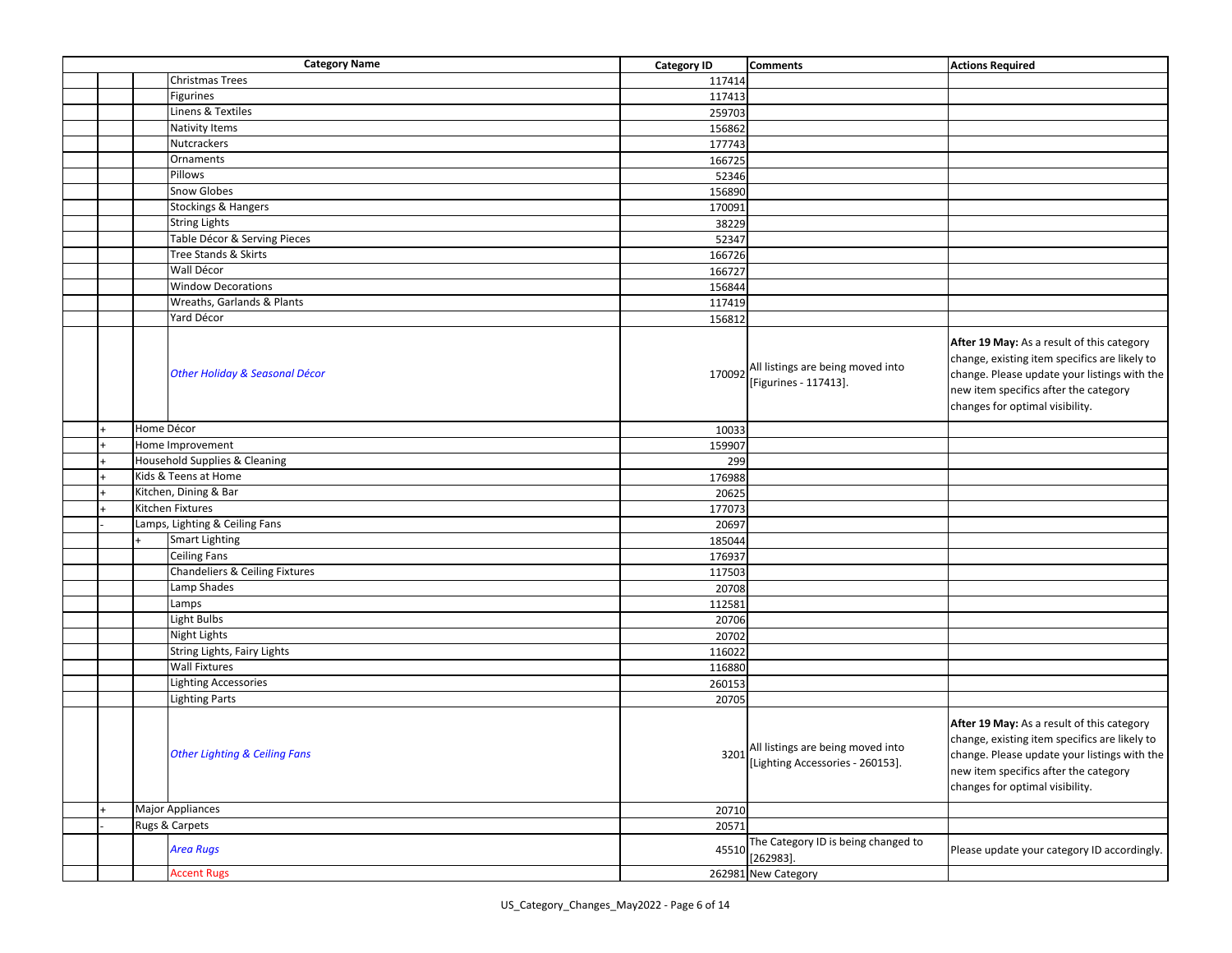|              | <b>Category Name</b>                          | <b>Category ID</b> | <b>Comments</b>                                                          | <b>Actions Required</b>                                                                                                                                                                                                 |
|--------------|-----------------------------------------------|--------------------|--------------------------------------------------------------------------|-------------------------------------------------------------------------------------------------------------------------------------------------------------------------------------------------------------------------|
|              | <b>Area Rugs</b>                              |                    | 262983 New Category                                                      |                                                                                                                                                                                                                         |
|              | <b>Carpet Tiles</b>                           | 136820             |                                                                          |                                                                                                                                                                                                                         |
|              | Door Mats & Floor Mats                        | 20573              |                                                                          |                                                                                                                                                                                                                         |
|              | Leather, Fur & Sheepskin Rugs                 | 91421              |                                                                          |                                                                                                                                                                                                                         |
|              | <b>Outdoor Rugs</b>                           |                    | 262982 New Category                                                      |                                                                                                                                                                                                                         |
|              | Runners                                       | 20574              |                                                                          |                                                                                                                                                                                                                         |
|              | <b>Stair Treads</b>                           | 175517             |                                                                          |                                                                                                                                                                                                                         |
|              | Wall-to-Wall Carpeting                        | 175820             |                                                                          |                                                                                                                                                                                                                         |
|              | Rug & Carpet Accessories                      | 36956              |                                                                          |                                                                                                                                                                                                                         |
|              | Rug & Carpet Tools                            | 260156             |                                                                          |                                                                                                                                                                                                                         |
|              | <b>Other Rugs &amp; Carpets</b>               | 8409               | All listings are being moved into [Rug &<br>Carpet Accessories - 36956]. | After 19 May: As a result of this category<br>change, existing item specifics are likely to<br>change. Please update your listings with the<br>new item specifics after the category<br>changes for optimal visibility. |
|              | <b>School Supplies</b>                        | 16092              |                                                                          |                                                                                                                                                                                                                         |
|              | Tools & Workshop Equipment                    | 631                |                                                                          |                                                                                                                                                                                                                         |
|              | <b>Wedding Supplies</b>                       | 11827              |                                                                          |                                                                                                                                                                                                                         |
|              | Window Treatments & Hardware                  | 63514              |                                                                          |                                                                                                                                                                                                                         |
|              | Blinds & Shades                               | 20585              |                                                                          |                                                                                                                                                                                                                         |
|              | Cornices & Valances                           | 260060             |                                                                          |                                                                                                                                                                                                                         |
|              | <b>Curtains &amp; Drapes</b>                  | 45515              |                                                                          |                                                                                                                                                                                                                         |
|              | Shutters                                      | 66799              |                                                                          |                                                                                                                                                                                                                         |
|              | <b>Stained Glass Panels</b>                   | 260061             |                                                                          |                                                                                                                                                                                                                         |
|              | Window Film                                   | 175757             |                                                                          |                                                                                                                                                                                                                         |
|              | Curtain Rods & Hardware                       | 103459             |                                                                          |                                                                                                                                                                                                                         |
|              | <b>Replacement Parts</b>                      | 103458             |                                                                          |                                                                                                                                                                                                                         |
|              | <b>Other Window Treatments &amp; Hardware</b> | 63515              | All listings are being moved into<br>[Replacement Parts - 103458].       | After 19 May: As a result of this category<br>change, existing item specifics are likely to<br>change. Please update your listings with the<br>new item specifics after the category<br>changes for optimal visibility. |
|              | Yard, Garden & Outdoor Living                 | 159912             |                                                                          |                                                                                                                                                                                                                         |
|              | <b>Wholesale Lots</b>                         | 31605              |                                                                          |                                                                                                                                                                                                                         |
|              | Other Home & Garden                           | 181076             |                                                                          |                                                                                                                                                                                                                         |
|              | Jewelry & Watches                             | 281                |                                                                          |                                                                                                                                                                                                                         |
| Music        |                                               | 11233              |                                                                          |                                                                                                                                                                                                                         |
|              | Musical Instruments & Gear                    | 619                |                                                                          |                                                                                                                                                                                                                         |
| Pet Supplies |                                               | 1281               |                                                                          |                                                                                                                                                                                                                         |
|              | Pottery & Glass                               | 870                |                                                                          |                                                                                                                                                                                                                         |
|              | Drinkware & Barware                           | 262359             |                                                                          |                                                                                                                                                                                                                         |
|              | Decorative Cookware, Dinnerware & Serveware   | 262364             | Renamed from [Cookware, Dinnerware<br>& Serveware]                       |                                                                                                                                                                                                                         |
|              | Bowls                                         | 262366             |                                                                          |                                                                                                                                                                                                                         |
|              | Cake Stands                                   | 262368             |                                                                          |                                                                                                                                                                                                                         |
|              | Casseroles                                    | 262369             |                                                                          |                                                                                                                                                                                                                         |
|              | Centerpieces                                  | 262370             |                                                                          |                                                                                                                                                                                                                         |
|              | Creamers                                      | 262371             |                                                                          |                                                                                                                                                                                                                         |
|              | Cruets                                        | 262352             |                                                                          |                                                                                                                                                                                                                         |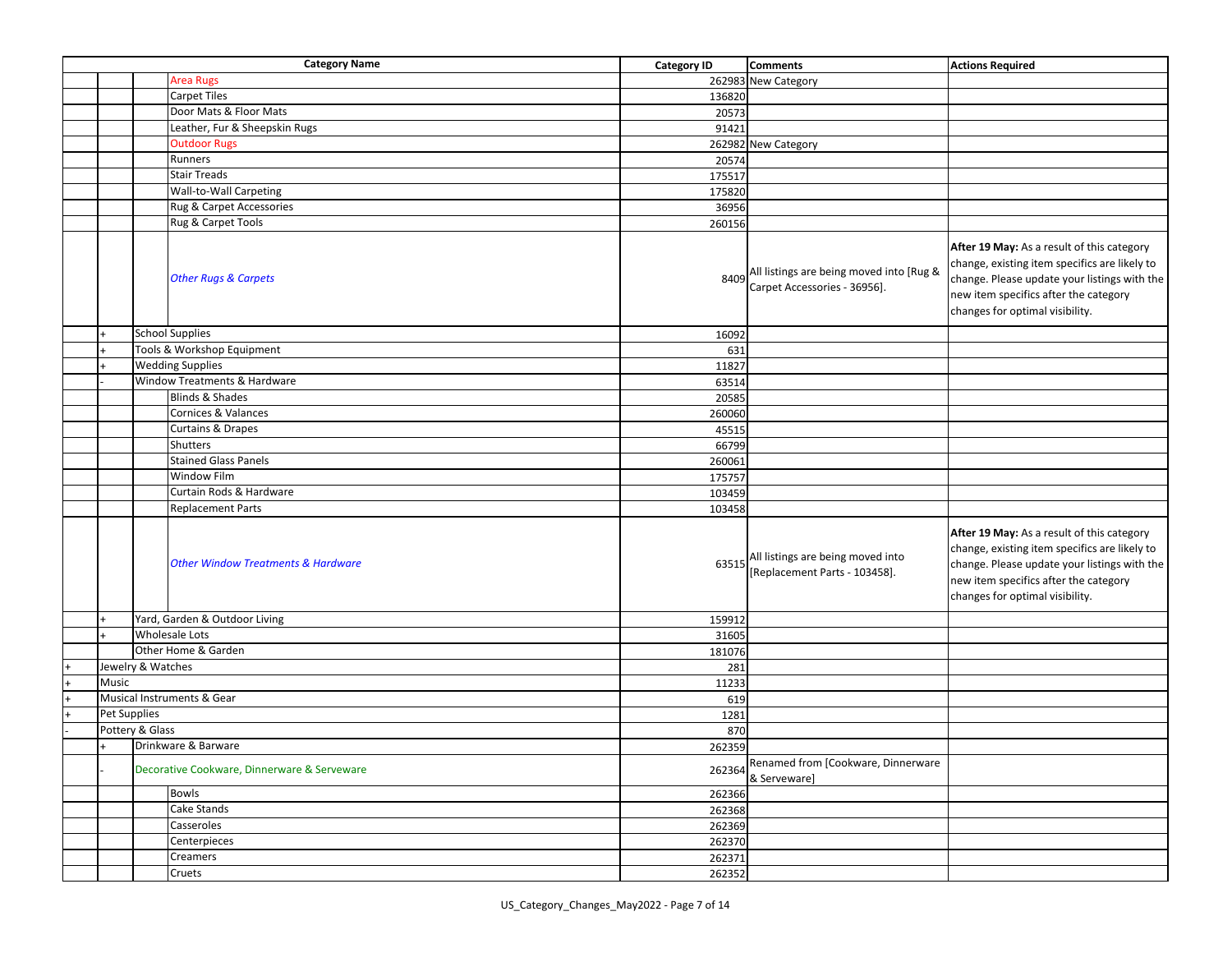| <b>Category Name</b> |                           |                                    | <b>Category ID</b> | <b>Comments</b>                                                | <b>Actions Required</b> |
|----------------------|---------------------------|------------------------------------|--------------------|----------------------------------------------------------------|-------------------------|
|                      |                           | Cup & Saucers                      | 262372             |                                                                |                         |
|                      |                           | <b>Dinner Sets</b>                 | 262373             |                                                                |                         |
|                      |                           | <b>Dishes</b>                      | 262374             |                                                                |                         |
|                      |                           | <b>Gravy Boats</b>                 | 262377             |                                                                |                         |
|                      |                           | Jars                               | 262375             |                                                                |                         |
|                      |                           | Jugs & Pitchers                    | 262376             |                                                                |                         |
|                      |                           | Mugs                               | 262378             |                                                                |                         |
|                      |                           | Plates                             | 262379             |                                                                |                         |
|                      |                           | Platters                           | 262380             |                                                                |                         |
|                      |                           | Salt & Pepper Shakers              | 262382             |                                                                |                         |
|                      |                           | Tea & Coffee Pots                  | 262381             |                                                                |                         |
|                      |                           | Trays                              | 262383             |                                                                |                         |
|                      |                           | Decorative Pottery & Glassware     | 262384             |                                                                |                         |
|                      |                           | Lamps, Lighting                    | 262410             |                                                                |                         |
|                      |                           | Price Guides & Publications        | 170129             |                                                                |                         |
|                      |                           | Other Pottery & Glass              | 262365             |                                                                |                         |
| <b>Real Estate</b>   |                           |                                    | 10542              |                                                                |                         |
|                      | <b>Specialty Services</b> |                                    | 316                |                                                                |                         |
|                      |                           | <b>Artistic Services</b>           | 47126              |                                                                |                         |
|                      |                           | Custom Clothing & Jewelry          | 50343              |                                                                |                         |
|                      |                           | eBay Auction Services              | 50349              |                                                                |                         |
|                      |                           | Graphic & Logo Design              | 47131              |                                                                |                         |
|                      |                           | Home Improvement Services          | 170048             |                                                                |                         |
|                      |                           | Item Based Services                | 175814             |                                                                |                         |
|                      |                           | Credit                             | 175817             |                                                                |                         |
|                      |                           | eBay Services                      | 184769             | Moved from [LP Parent-183627]<br>Renamed from [LL Child New 1] |                         |
|                      |                           | <b>Installations &amp; Support</b> | 175816             |                                                                |                         |
|                      |                           | Warranties & Insurance             | 175815             |                                                                |                         |
|                      |                           | Other Item Based Services          | 175818             |                                                                |                         |
|                      |                           | Media Editing & Duplication        | 50355              |                                                                |                         |
|                      |                           | Printing & Personalization         | 20943              |                                                                |                         |
| $+$                  |                           | Restoration & Repair               | 47119              |                                                                |                         |
|                      |                           | Web & Computer Services            | 47104              |                                                                |                         |
|                      |                           | <b>Other Specialty Services</b>    | 317                |                                                                |                         |
|                      | <b>Sporting Goods</b>     |                                    | 888                |                                                                |                         |
|                      |                           | Boxing, Martial Arts & MMA         | 179767             |                                                                |                         |
|                      |                           | Camping & Hiking                   | 16034              |                                                                |                         |
|                      | Cycling                   |                                    | 7294               |                                                                |                         |
|                      | Fishing                   |                                    | 1492               |                                                                |                         |
|                      |                           | Rods & Poles                       | 261028             |                                                                |                         |
|                      |                           | Rod Building & Repair              | 261029             |                                                                |                         |
|                      |                           | Reels                              | 261030             |                                                                |                         |
|                      |                           | Reel Parts & Repair                | 178885             |                                                                |                         |
|                      |                           | Rod & Reel Combos                  | 261031             |                                                                |                         |
|                      |                           | Baits, Lures & Flies               | 179961             |                                                                |                         |
|                      |                           | Line & Leaders                     | 179965             |                                                                |                         |
|                      |                           | <b>Terminal Tackle</b>             | 179973             |                                                                |                         |
|                      |                           | Clothing, Shoes & Accessories      | 179978             |                                                                |                         |
|                      |                           | Fishfinders                        | 29723              |                                                                |                         |
|                      |                           | <b>Fishing Equipment</b>           | 179985             |                                                                |                         |
|                      |                           |                                    |                    |                                                                |                         |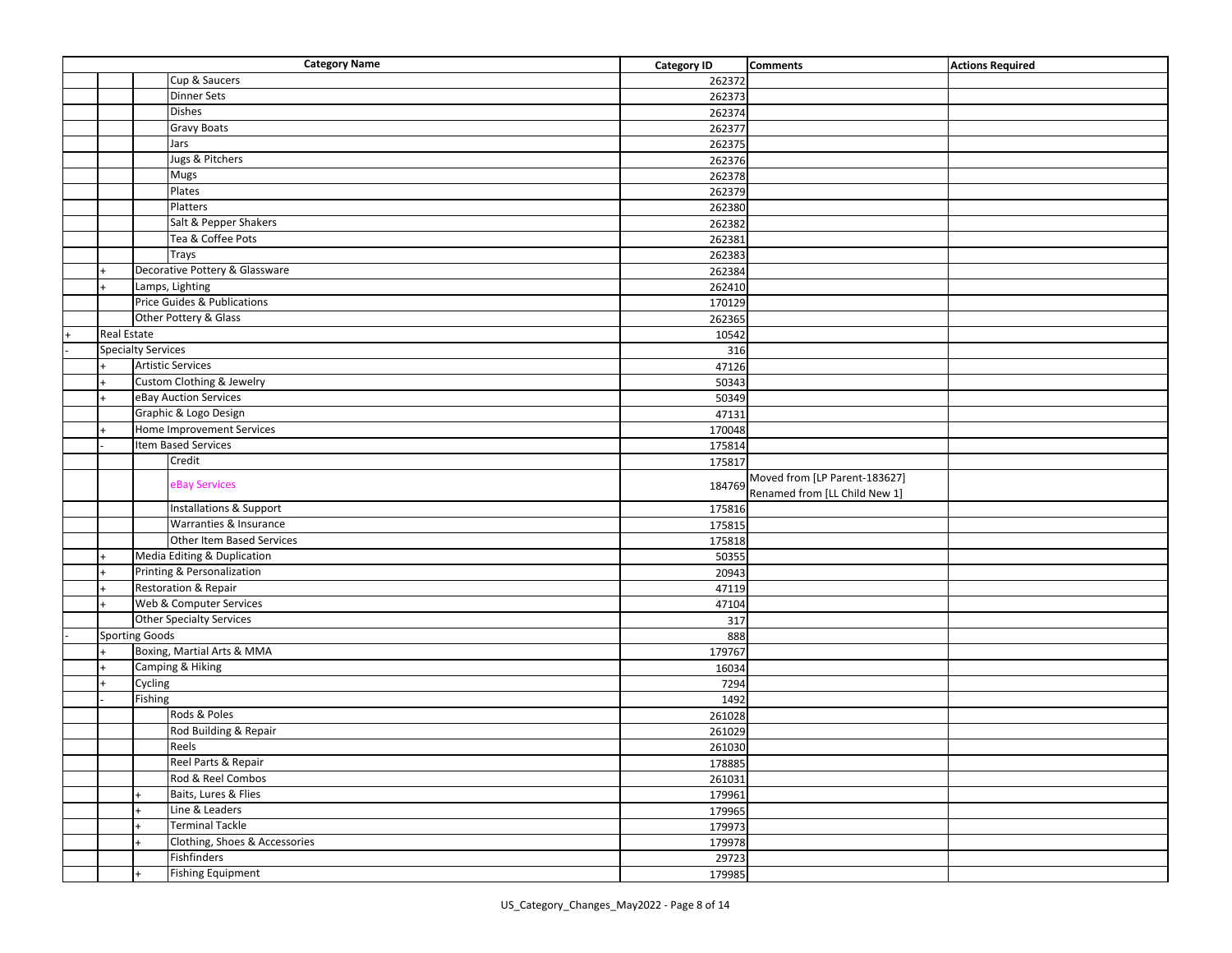|        |                      | <b>Category Name</b>                      | <b>Category ID</b> | <b>Comments</b>                                                              | <b>Actions Required</b>                                                                                                                                      |
|--------|----------------------|-------------------------------------------|--------------------|------------------------------------------------------------------------------|--------------------------------------------------------------------------------------------------------------------------------------------------------------|
|        |                      | <b>Fishing Trips</b>                      | 159027             | All listings are being moved into [Other<br>Fishing - 384].                  | Before 17 May: If you would like your<br>listings to be moved into an appropriate<br>category, please use the applicable eBay<br>recommended item specifics. |
|        |                      | Novelties & Gifts                         | 62143              |                                                                              |                                                                                                                                                              |
|        |                      | Vintage                                   | 180001             |                                                                              |                                                                                                                                                              |
|        |                      | <b>Other Fishing</b>                      | 384                |                                                                              |                                                                                                                                                              |
|        |                      | Fitness, Running & Yoga                   | 15273              |                                                                              |                                                                                                                                                              |
|        | Golf                 |                                           | 1513               |                                                                              |                                                                                                                                                              |
|        | Hunting              |                                           | 7301               |                                                                              |                                                                                                                                                              |
|        |                      | <b>Indoor Games</b>                       | 36274              |                                                                              |                                                                                                                                                              |
|        |                      | <b>Outdoor Sports</b>                     | 159043             |                                                                              |                                                                                                                                                              |
|        |                      | Tactical & Duty Gear                      | 177890             |                                                                              |                                                                                                                                                              |
|        | <b>Team Sports</b>   |                                           | 159049             |                                                                              |                                                                                                                                                              |
|        |                      | Tennis & Racquet Sports                   | 159134             |                                                                              |                                                                                                                                                              |
|        | <b>Water Sports</b>  |                                           | 159136             |                                                                              |                                                                                                                                                              |
|        |                      | Winter Sports                             | 36259              |                                                                              |                                                                                                                                                              |
|        |                      | Other Sporting Goods                      | 310                |                                                                              |                                                                                                                                                              |
|        |                      | Wholesale Lots                            | 40146              |                                                                              |                                                                                                                                                              |
|        |                      | Sports Mem, Cards & Fan Shop              | 64482              |                                                                              |                                                                                                                                                              |
| Stamps |                      |                                           | 260                |                                                                              |                                                                                                                                                              |
|        | <b>United States</b> |                                           | 261                |                                                                              |                                                                                                                                                              |
|        | Canada               |                                           | 3478               |                                                                              |                                                                                                                                                              |
|        | <b>Great Britain</b> |                                           | 3499               |                                                                              |                                                                                                                                                              |
|        | Africa               |                                           | 181423             |                                                                              |                                                                                                                                                              |
|        | Asia                 |                                           | 181416             |                                                                              |                                                                                                                                                              |
|        |                      | Australia & Oceania                       | 181424             |                                                                              |                                                                                                                                                              |
|        |                      | <b>British Colonies &amp; Territories</b> | 65174              |                                                                              |                                                                                                                                                              |
|        | Caribbean            |                                           | 179377             |                                                                              |                                                                                                                                                              |
|        | Europe               |                                           | 4742               |                                                                              |                                                                                                                                                              |
|        |                      | Latin America                             | 181417             |                                                                              |                                                                                                                                                              |
|        | <b>Middle East</b>   |                                           | 181422             |                                                                              |                                                                                                                                                              |
|        |                      | Afghanistan                               | 145822             |                                                                              |                                                                                                                                                              |
|        |                      | Bahrain (1971-Now)                        | 123791             |                                                                              |                                                                                                                                                              |
|        |                      |                                           | 127419             |                                                                              |                                                                                                                                                              |
|        |                      | Egypt                                     |                    |                                                                              |                                                                                                                                                              |
|        |                      | Iran                                      | 123793             | All listings are being moved into [Other<br>Middle Eastern Stamps - 179405]. | Before 17 May: If you would like your<br>listings to be moved into an appropriate<br>category, please use the applicable eBay<br>recommended item specifics. |
|        |                      | Iraq                                      | 123794             |                                                                              |                                                                                                                                                              |
|        |                      | Israel                                    | 123795             |                                                                              |                                                                                                                                                              |
|        |                      | Jordan                                    | 123796             |                                                                              |                                                                                                                                                              |
|        |                      | Kuwait (1961-Now)                         | 123797             |                                                                              |                                                                                                                                                              |
|        |                      | Lebanon                                   | 123798             |                                                                              |                                                                                                                                                              |
|        |                      | Oman                                      | 123799             |                                                                              |                                                                                                                                                              |
|        |                      | Palestine (1948-Now)                      | 131628             |                                                                              |                                                                                                                                                              |
|        |                      | Qatar                                     | 123800             |                                                                              |                                                                                                                                                              |
|        |                      | Saudi Arabia                              | 123801             |                                                                              |                                                                                                                                                              |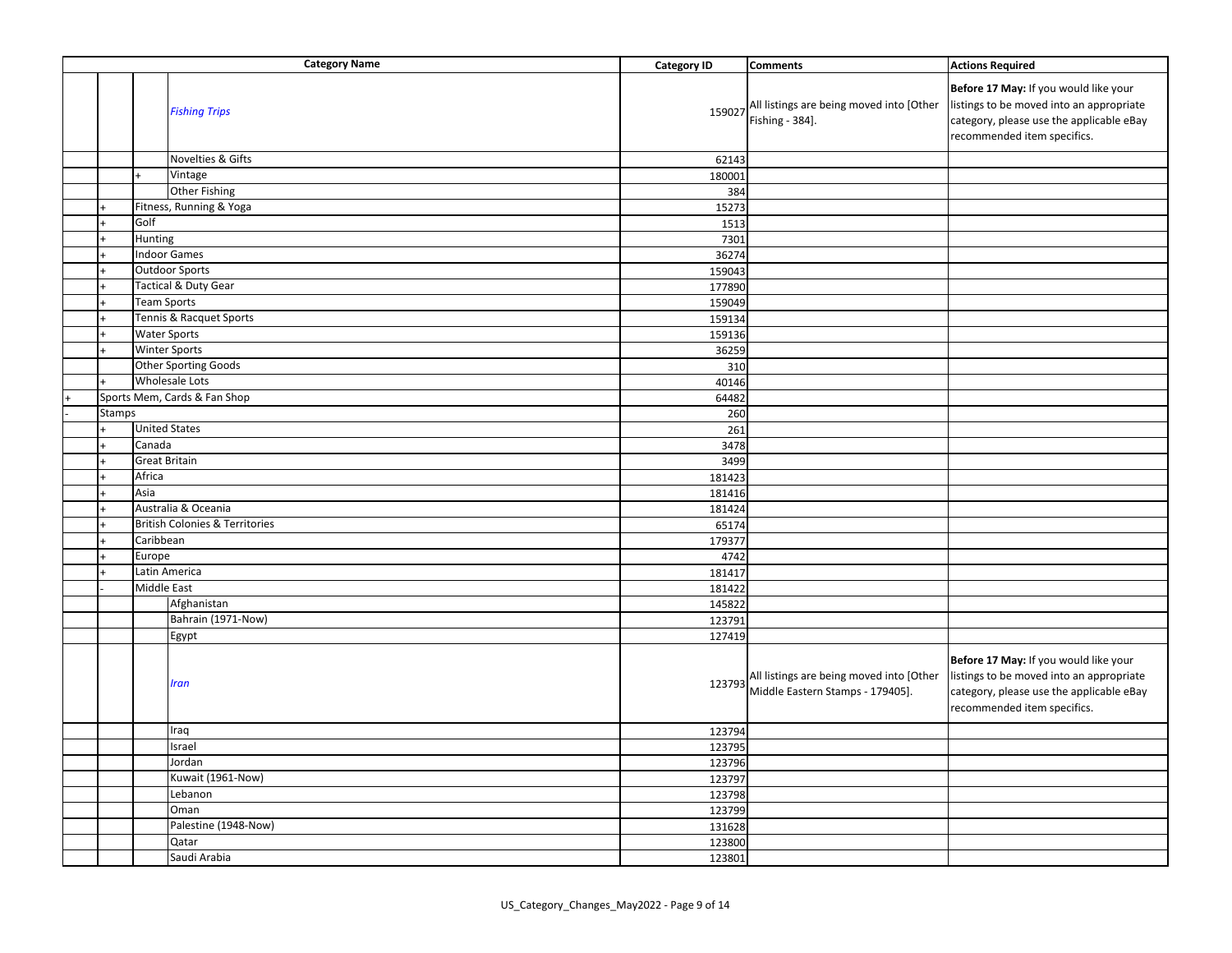|  |                | <b>Category Name</b>                    | <b>Category ID</b> | <b>Comments</b>                                                                              | <b>Actions Required</b>                                                                                                                                                                                                 |
|--|----------------|-----------------------------------------|--------------------|----------------------------------------------------------------------------------------------|-------------------------------------------------------------------------------------------------------------------------------------------------------------------------------------------------------------------------|
|  |                | <b>Syria</b>                            | 123802             | All listings are being moved into [Other<br>Middle Eastern Stamps - 179405].                 | Before 17 May: If you would like your<br>listings to be moved into an appropriate<br>category, please use the applicable eBay<br>recommended item specifics.                                                            |
|  |                | <b>United Arab Emirates</b>             | 123803             |                                                                                              |                                                                                                                                                                                                                         |
|  |                | Yemen                                   | 123804             |                                                                                              |                                                                                                                                                                                                                         |
|  |                | Collections, Lots                       | 145842             |                                                                                              |                                                                                                                                                                                                                         |
|  |                | <b>Other Middle Eastern Stamps</b>      | 179405             |                                                                                              |                                                                                                                                                                                                                         |
|  | Worldwide      |                                         | 181420             |                                                                                              |                                                                                                                                                                                                                         |
|  |                | <b>Topical Stamps</b>                   | 4752               |                                                                                              |                                                                                                                                                                                                                         |
|  |                | Specialty Philately                     | 7898               |                                                                                              |                                                                                                                                                                                                                         |
|  |                | <b>Publications &amp; Supplies</b>      | 181421             |                                                                                              |                                                                                                                                                                                                                         |
|  |                | <b>Other Stamps</b>                     | 170137             |                                                                                              |                                                                                                                                                                                                                         |
|  |                | <b>Tickets &amp; Experiences</b>        | 1305               |                                                                                              |                                                                                                                                                                                                                         |
|  | Toys & Hobbies |                                         | 220                |                                                                                              |                                                                                                                                                                                                                         |
|  |                | <b>Action Figures &amp; Accessories</b> | 246                |                                                                                              |                                                                                                                                                                                                                         |
|  |                | <b>Beanbag Plush</b>                    | 49019              |                                                                                              |                                                                                                                                                                                                                         |
|  |                | <b>Building Toys</b>                    | 183446             |                                                                                              |                                                                                                                                                                                                                         |
|  |                | LEGO (R) Building Toys                  |                    | 183447 Renamed from [LEGO Building Toys]                                                     |                                                                                                                                                                                                                         |
|  |                | LEGO (R) Complete Sets & Packs          | 19006              | Renamed from [LEGO Complete Sets &<br>Packs]                                                 |                                                                                                                                                                                                                         |
|  |                | LEGO (R) Bricks, Pieces & Parts         | 183448             | Renamed from [LEGO Bricks & Building<br>Pieces]                                              |                                                                                                                                                                                                                         |
|  |                | <b>LEGO (R) Power Elements</b>          |                    | 263011 New Category                                                                          |                                                                                                                                                                                                                         |
|  |                | <b>LEGO (R) Minifigures</b>             |                    | 263012 New Category                                                                          |                                                                                                                                                                                                                         |
|  |                | LEGO (R) Instruction Manuals & Catalogs | 183449             | Renamed from [LEGO Instruction<br>Manuals]                                                   |                                                                                                                                                                                                                         |
|  |                | LEGO (R) Storage & Display              |                    | 263015 New Category                                                                          |                                                                                                                                                                                                                         |
|  |                | <b>K'NEX Building Toys</b>              |                    | All listings are being moved into<br>21254 [Building Toy Complete Sets & Packs -<br>258040]. | After 19 May: As a result of this category<br>change, existing item specifics are likely to<br>change. Please update your listings with the<br>new item specifics after the category<br>changes for optimal visibility. |
|  |                | <b>Mega Bloks Building Toys</b>         |                    | All listings are being moved into<br>52338 [Building Toy Complete Sets & Packs -<br>258040]. | After 19 May: As a result of this category<br>change, existing item specifics are likely to<br>change. Please update your listings with the<br>new item specifics after the category<br>changes for optimal visibility. |
|  |                | <b>Building Toys Minifigures</b>        | 19001              | All listings are being moved into<br>[Building Toy Pieces & Parts - 258041]                  | After 19 May: As a result of this category<br>change, existing item specifics are likely to<br>change. Please update your listings with the<br>new item specifics after the category<br>changes for optimal visibility. |
|  |                | <b>Building Toys &amp; Blocks</b>       |                    | 263016 New Category                                                                          |                                                                                                                                                                                                                         |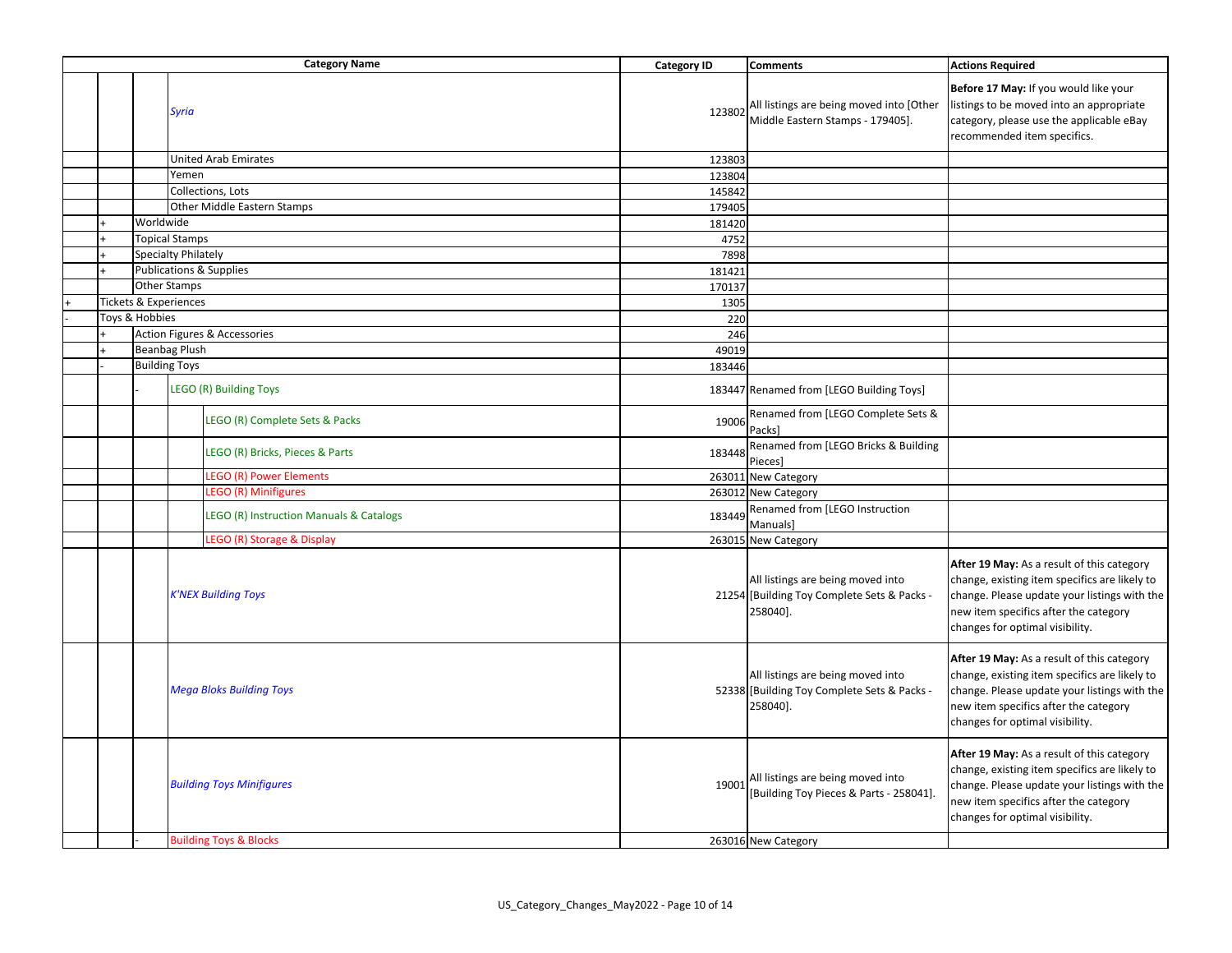|        | <b>Category Name</b>                                                | <b>Category ID</b> | <b>Comments</b>                               | <b>Actions Required</b> |
|--------|---------------------------------------------------------------------|--------------------|-----------------------------------------------|-------------------------|
|        |                                                                     |                    | Moved from [Building Toys-183446]             |                         |
|        | <b>Building Toy Complete Sets &amp; Packs</b>                       |                    | 258040 Renamed from [Building Toys Sets &     |                         |
|        |                                                                     |                    | Packs]                                        |                         |
|        |                                                                     |                    | Moved from [Building Toys-183446]             |                         |
|        | <b>Building Toy Pieces &amp; Parts</b>                              |                    | 258041 Renamed from [Building Toys Pieces &   |                         |
|        |                                                                     |                    | Accessories]                                  |                         |
|        |                                                                     |                    |                                               |                         |
|        |                                                                     |                    | Moved from [Building Toys-183446]             |                         |
|        | <b>Building Toy Accessories</b>                                     |                    | 180023 Renamed from [Building Toys Minifigure |                         |
|        |                                                                     |                    | Parts & Accessories]                          |                         |
|        | <b>Building Toy Storage &amp; Display</b>                           |                    | 263018 New Category                           |                         |
|        | <b>Classic Toys</b>                                                 | 19016              |                                               |                         |
|        | <b>Collectible Card Games</b>                                       | 2536               |                                               |                         |
|        | Diecast & Toy Vehicles                                              | 222                |                                               |                         |
|        | Educational                                                         | 11731              |                                               |                         |
|        | Electronic, Battery & Wind-Up                                       | 19071              |                                               |                         |
|        | Fast Food & Cereal Premiums                                         | 19077              |                                               |                         |
|        | Games                                                               | 233                |                                               |                         |
|        | Marbles                                                             | 58799              |                                               |                         |
|        | Model Railroads & Trains                                            | 180250             |                                               |                         |
|        | Models & Kits                                                       | 1188               |                                               |                         |
|        | Outdoor Toys & Structures                                           | 11743              |                                               |                         |
|        | Preschool Toys & Pretend Play                                       | 19169              |                                               |                         |
|        | <b>Puzzles</b>                                                      | 2613               |                                               |                         |
|        | Radio Control & Control Line                                        | 2562               |                                               |                         |
|        | Robots, Monsters & Space Toys                                       |                    |                                               |                         |
|        | <b>Slot Cars</b>                                                    | 19192<br>2616      |                                               |                         |
|        | <b>Stuffed Animals</b>                                              |                    |                                               |                         |
|        | <b>Toy Soldiers</b>                                                 | 436                |                                               |                         |
|        |                                                                     | 2631               |                                               |                         |
|        | Vintage & Antique Toys<br><b>Wholesale Lots</b>                     | 717                |                                               |                         |
|        |                                                                     | 40149              |                                               |                         |
| Travel |                                                                     | 3252               |                                               |                         |
|        | Video Games & Consoles                                              | 1249               |                                               |                         |
|        | <b>Everything Else</b><br><b>Career Development &amp; Education</b> | 99                 |                                               |                         |
|        |                                                                     | 3143               |                                               |                         |
|        | eBay Special Offers                                                 | 177600             |                                               |                         |
|        | eBay User Tools<br>Funeral & Cemetery                               | 20924              |                                               |                         |
|        |                                                                     | 88739              |                                               |                         |
|        | Genealogy                                                           | 20925              |                                               |                         |
|        | <b>Information Products</b>                                         | 102480             |                                               |                         |
|        | Metaphysical                                                        | 19266              |                                               |                         |
|        | Personal Development                                                | 102329             |                                               |                         |
| $+$    | <b>Personal Security</b>                                            | 102535             |                                               |                         |
|        | Religious Products & Supplies                                       | 102545             |                                               |                         |
|        | Reward Points & Incentives                                          | 102553             |                                               |                         |
|        | Weird Stuff                                                         | 1466               |                                               |                         |
|        | Every Other Thing                                                   | 88433              |                                               |                         |
|        | Test Category For Internal Use Only Parent Level 2                  | 14112              |                                               |                         |
|        | Test Category For Internal Use Only Parent Level 3                  | 37557              |                                               |                         |
|        | Test Category for Internal Use Only Parent Level 4                  | 184463             |                                               |                         |
|        | Test Category for Internal Use Only Parent Level 5                  | 184464             |                                               |                         |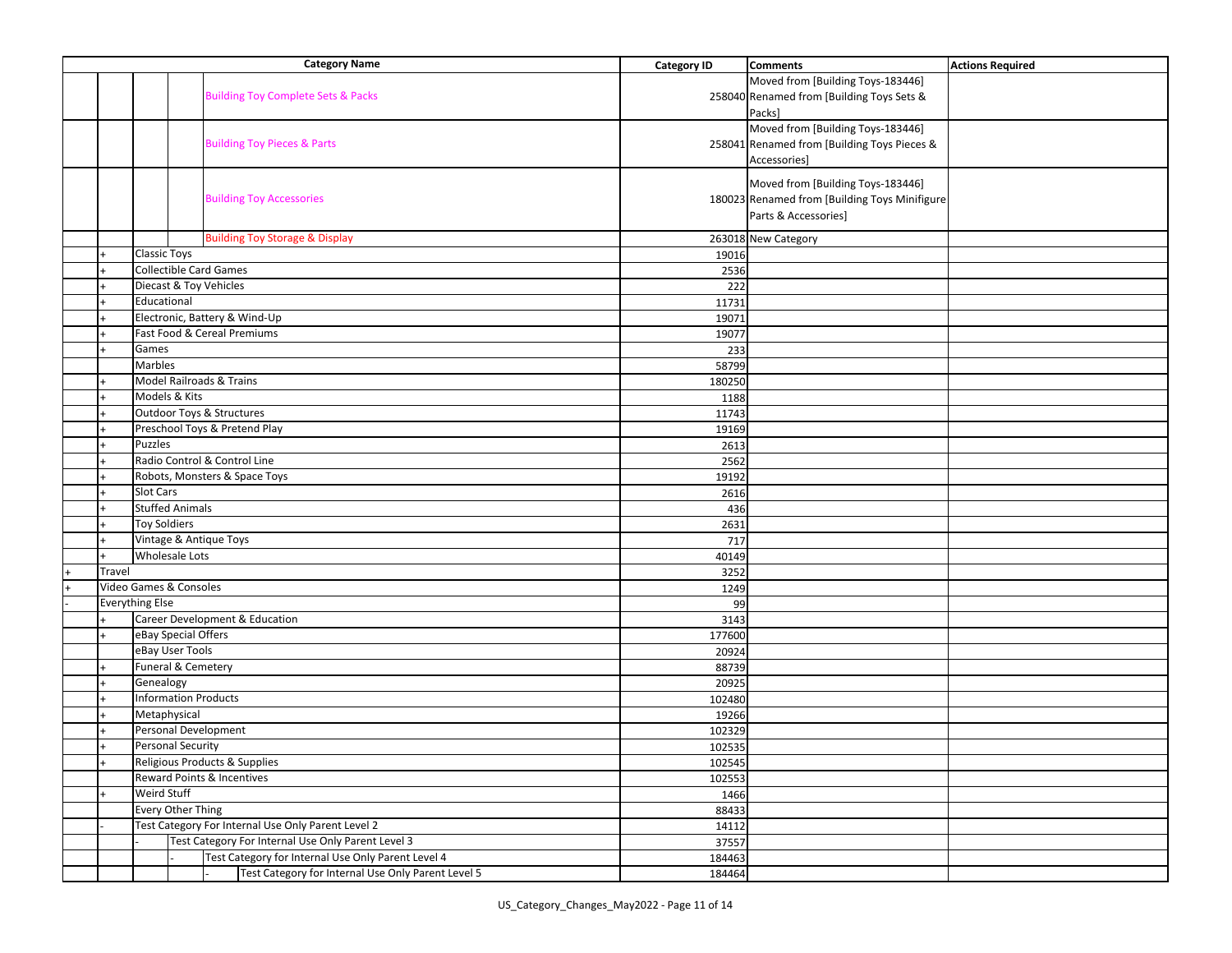| <b>Category Name</b> |              |                                                                                       |             |  |                                                    | <b>Category ID</b> | <b>Comments</b>                                                      | <b>Actions Required</b> |
|----------------------|--------------|---------------------------------------------------------------------------------------|-------------|--|----------------------------------------------------|--------------------|----------------------------------------------------------------------|-------------------------|
|                      |              |                                                                                       |             |  | Rename Category For Internal Use with Max Chars ®™ | 115623             | Renamed from [Test Category For<br>Internal Use Leaf with Max Chars] |                         |
|                      |              |                                                                                       |             |  | New Category For Internal Use spec char ®™         |                    | 262973 New Category                                                  |                         |
|                      |              |                                                                                       | Attributes2 |  |                                                    | 37559              |                                                                      |                         |
|                      |              |                                                                                       | Attributes3 |  |                                                    | 37560              |                                                                      |                         |
|                      |              |                                                                                       | Attributes4 |  |                                                    | 37561              |                                                                      |                         |
|                      |              | Attributes5                                                                           |             |  |                                                    | 37562              |                                                                      |                         |
|                      |              |                                                                                       |             |  |                                                    | 37563              |                                                                      |                         |
|                      |              | Attributes6_Test<br>Attributes7                                                       |             |  |                                                    | 37565              |                                                                      |                         |
|                      |              | Attributes8                                                                           |             |  |                                                    | 37566              |                                                                      |                         |
|                      |              | Attributes9                                                                           |             |  |                                                    | 37567              |                                                                      |                         |
|                      |              |                                                                                       |             |  |                                                    | 37568              |                                                                      |                         |
|                      |              | Attributes10<br>eBay Use Only                                                         |             |  |                                                    | 30120              |                                                                      |                         |
|                      |              | eBay Test Only                                                                        |             |  |                                                    | 178086             |                                                                      |                         |
|                      | $\ddot{}$    | <b>Test Category Group</b>                                                            |             |  |                                                    | 183592             |                                                                      |                         |
|                      |              | General                                                                               |             |  |                                                    | 14111              |                                                                      |                         |
|                      |              | Personal Offer                                                                        |             |  |                                                    | 31448              |                                                                      |                         |
|                      | $\ddot{+}$   | Other                                                                                 |             |  |                                                    | 171781             |                                                                      |                         |
|                      | LP Parent    |                                                                                       |             |  |                                                    | 183627             |                                                                      |                         |
|                      | eBay Motors  |                                                                                       |             |  |                                                    | 6000               |                                                                      |                         |
|                      |              | Cars & Trucks                                                                         |             |  |                                                    | 6001               |                                                                      |                         |
|                      | Motorcycles  |                                                                                       |             |  |                                                    | 6024               |                                                                      |                         |
|                      |              | <b>Other Vehicles &amp; Trailers</b>                                                  |             |  |                                                    | 6038               |                                                                      |                         |
|                      | <b>Boats</b> |                                                                                       |             |  |                                                    | 26429              |                                                                      |                         |
|                      |              | Powersports                                                                           |             |  |                                                    | 66466              |                                                                      |                         |
|                      |              | Parts & Accessories                                                                   |             |  |                                                    | 6028               |                                                                      |                         |
|                      |              |                                                                                       |             |  |                                                    |                    |                                                                      |                         |
|                      |              | ATV, Side-by-Side & UTV Parts & Accessories<br>Apparel, Protective Gear & Merchandise |             |  |                                                    | 43962              |                                                                      |                         |
|                      |              |                                                                                       |             |  |                                                    | 6747               |                                                                      |                         |
|                      |              | <b>Aviation Parts &amp; Accessories</b><br><b>Boat Parts</b>                          |             |  |                                                    | 26435              |                                                                      |                         |
|                      | $\ddot{}$    |                                                                                       |             |  |                                                    | 26443              |                                                                      |                         |
|                      |              |                                                                                       |             |  | In-Car Technology, GPS & Security                  | 38635              |                                                                      |                         |
|                      |              |                                                                                       |             |  | Car & Truck Parts & Accessories                    | 6030               |                                                                      |                         |
|                      |              | <b>Accessory Belts</b>                                                                |             |  |                                                    | 262059             |                                                                      |                         |
|                      |              | Advanced Driver Assistance Systems                                                    |             |  |                                                    | 262064             |                                                                      |                         |
|                      |              | Air & Fuel Delivery<br>Air Conditioning & Heating                                     |             |  |                                                    | 33549              |                                                                      |                         |
|                      |              |                                                                                       |             |  |                                                    | 33542              |                                                                      |                         |
|                      |              |                                                                                       |             |  | A/C Compressors & Clutches                         | 33543              |                                                                      |                         |
|                      |              |                                                                                       |             |  | A/C Condensers                                     | 61864              |                                                                      |                         |
|                      |              |                                                                                       |             |  | A/C Evaporators                                    | 33547              |                                                                      |                         |
|                      |              |                                                                                       |             |  | A/C Expansion Valves                               | 262074             |                                                                      |                         |
|                      |              |                                                                                       |             |  | A/C Hoses & Fittings                               | 33544              |                                                                      |                         |
|                      |              |                                                                                       |             |  | A/C Pressure Switches                              | 262075             |                                                                      |                         |
|                      |              |                                                                                       |             |  | A/C Receiver Dryers & Accumulators                 | 262076             |                                                                      |                         |
|                      |              |                                                                                       |             |  | <b>Blowers &amp; Fans</b>                          | 262077             |                                                                      |                         |
|                      |              |                                                                                       |             |  | <b>HVAC Blower Modules &amp; Resistors</b>         | 262078             | Renamed from [HVAC Blower Module &<br>Resistor]                      |                         |
|                      |              |                                                                                       |             |  | <b>HVAC Blower Motors &amp; Wheels</b>             | 33546              | Renamed from [HVAC Blower Motor &<br>Wheel]                          |                         |
|                      |              |                                                                                       |             |  | Additional Blower & Fan Parts                      | 262079             |                                                                      |                         |
|                      |              |                                                                                       |             |  | Cabin Air Filters                                  | 61117              |                                                                      |                         |
|                      |              |                                                                                       |             |  | <b>Heater Control Valves</b>                       | 262080             |                                                                      |                         |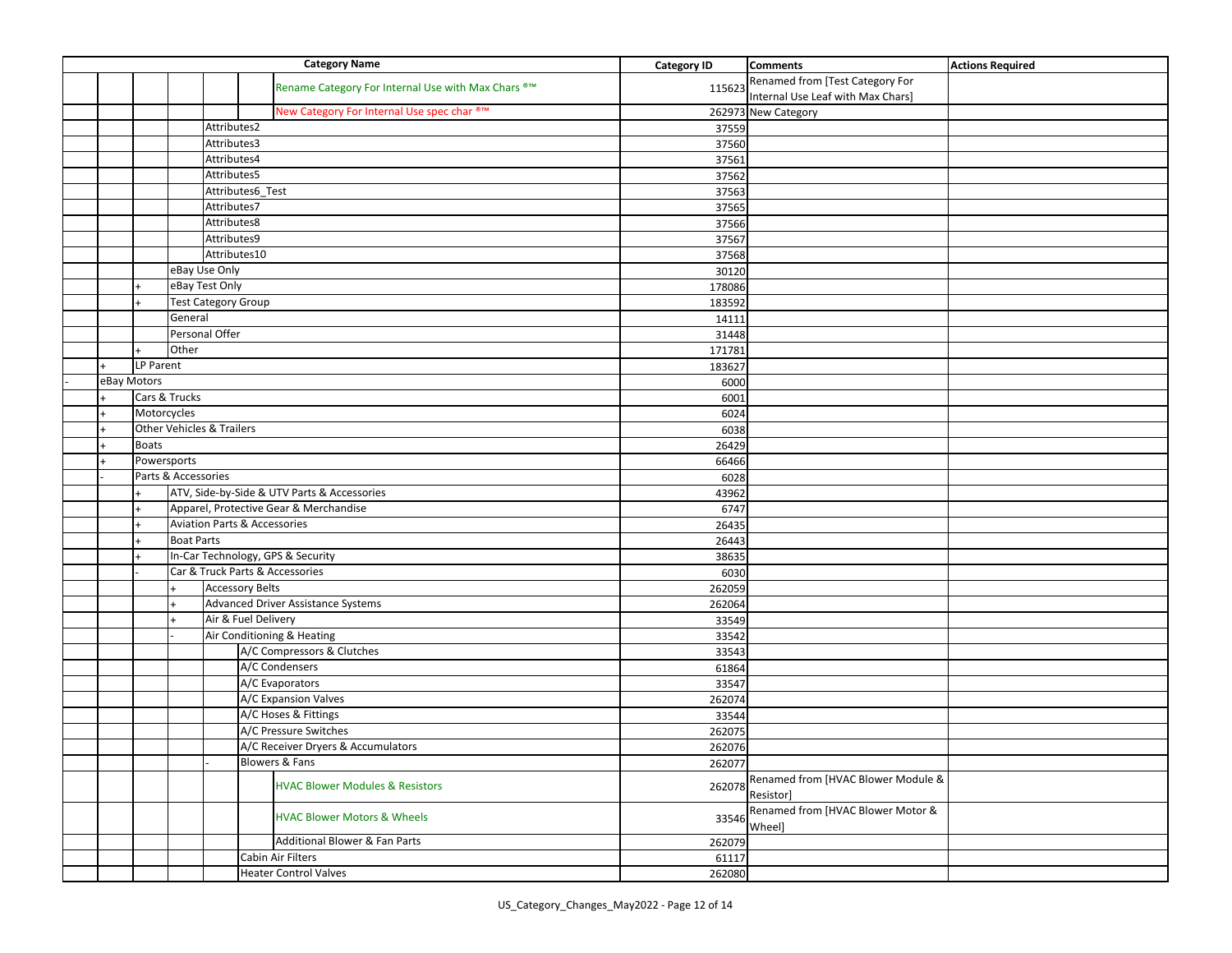| <b>Heater Cores</b><br>262081<br><b>HVAC Control Unit Parts</b><br>262082<br><b>HVAC Controls &amp; Control Units</b><br>33545<br><b>HVAC Temperature Sensors</b><br>173863<br><b>HVAC Vent Actuators</b><br>262083<br>Other Air Conditioning & Heating<br>46094<br><b>Brakes &amp; Brake Parts</b><br>33559<br>Electric, Hybrid & PHEV Specific Parts<br>177701<br><b>Engine Cooling Components</b><br>33599<br>Engines & Engine Parts<br>33612<br><b>Exhaust &amp; Emission Systems</b><br>33605<br><b>Exterior Parts &amp; Accessories</b><br>33637<br>Ignition Systems & Components<br>33687<br><b>Interior Parts &amp; Accessories</b><br>33694<br>Lighting & Lamps<br>33707<br>Racks & Cargo Carriers<br>262215<br>Starters, Alternators, ECUs & Wiring<br>33572<br><b>Steering &amp; Suspension</b><br>33579<br>Towing Parts & Accessories<br>180143<br>Transmission & Drivetrain<br>33726<br>Wheels, Tires & Parts<br>33743<br>The Category ID is being changed to<br><b>Tires</b><br>66471<br>Please update your category ID accordingly.<br>$[179680]$ .<br>The Category ID is being changed to<br>Wheels<br>43953<br>Please update your category ID accordingly.<br>$[179679]$ .<br>The Category ID is being changed to<br><b>Wheel &amp; Tire Packages</b><br>66479<br>Please update your category ID accordingly.<br>$[179681]$ .<br><b>Tires</b><br>179680 New Category<br>Wheels<br>179679 New Category<br><b>Wheel &amp; Tire Packages</b><br>179681 New Category<br><b>Tire Pressure Monitoring Sensor</b><br>179696<br>Valve Stems & Caps<br>33747<br>Wheel Hub Caps, Center Caps & Trim Rings<br>262263<br>Wheel Nuts, Bolts & Studs<br>33749<br>Wheel Spacers, Adapters & Hub Centric Rings<br>122154<br>Wheel & Tire Accessories<br>262264<br>Other Wheel & Tire Parts<br>179684<br>Other Car & Truck Parts & Accessories<br>9886<br><b>Commercial Truck Parts</b><br>184646<br><b>Golf Cart Parts &amp; Accessories</b><br>170140<br>Manuals & Literature<br>6029<br>Motorcycle Parts<br>10063<br>Motorcycle Accessories<br>25622<br>Performance & Racing Parts<br>107057<br>Personal Watercraft Parts<br>124107<br>RV, Trailer & Camper Parts & Accessories<br>49759<br>Salvage Parts Cars<br>168693<br><b>Scooter Parts</b><br>84149<br>Services & Installation<br>111098<br>Snowmobile Parts<br>100448<br><b>Wholesale Lots</b><br>50467 |  |  |  | <b>Category Name</b> | <b>Category ID</b> | <b>Comments</b> | <b>Actions Required</b> |
|-------------------------------------------------------------------------------------------------------------------------------------------------------------------------------------------------------------------------------------------------------------------------------------------------------------------------------------------------------------------------------------------------------------------------------------------------------------------------------------------------------------------------------------------------------------------------------------------------------------------------------------------------------------------------------------------------------------------------------------------------------------------------------------------------------------------------------------------------------------------------------------------------------------------------------------------------------------------------------------------------------------------------------------------------------------------------------------------------------------------------------------------------------------------------------------------------------------------------------------------------------------------------------------------------------------------------------------------------------------------------------------------------------------------------------------------------------------------------------------------------------------------------------------------------------------------------------------------------------------------------------------------------------------------------------------------------------------------------------------------------------------------------------------------------------------------------------------------------------------------------------------------------------------------------------------------------------------------------------------------------------------------------------------------------------------------------------------------------------------------------------------------------------------------------------------------------------------------------------------------------------------------------------------------------------------------------------------------------------------------|--|--|--|----------------------|--------------------|-----------------|-------------------------|
|                                                                                                                                                                                                                                                                                                                                                                                                                                                                                                                                                                                                                                                                                                                                                                                                                                                                                                                                                                                                                                                                                                                                                                                                                                                                                                                                                                                                                                                                                                                                                                                                                                                                                                                                                                                                                                                                                                                                                                                                                                                                                                                                                                                                                                                                                                                                                                   |  |  |  |                      |                    |                 |                         |
|                                                                                                                                                                                                                                                                                                                                                                                                                                                                                                                                                                                                                                                                                                                                                                                                                                                                                                                                                                                                                                                                                                                                                                                                                                                                                                                                                                                                                                                                                                                                                                                                                                                                                                                                                                                                                                                                                                                                                                                                                                                                                                                                                                                                                                                                                                                                                                   |  |  |  |                      |                    |                 |                         |
|                                                                                                                                                                                                                                                                                                                                                                                                                                                                                                                                                                                                                                                                                                                                                                                                                                                                                                                                                                                                                                                                                                                                                                                                                                                                                                                                                                                                                                                                                                                                                                                                                                                                                                                                                                                                                                                                                                                                                                                                                                                                                                                                                                                                                                                                                                                                                                   |  |  |  |                      |                    |                 |                         |
|                                                                                                                                                                                                                                                                                                                                                                                                                                                                                                                                                                                                                                                                                                                                                                                                                                                                                                                                                                                                                                                                                                                                                                                                                                                                                                                                                                                                                                                                                                                                                                                                                                                                                                                                                                                                                                                                                                                                                                                                                                                                                                                                                                                                                                                                                                                                                                   |  |  |  |                      |                    |                 |                         |
|                                                                                                                                                                                                                                                                                                                                                                                                                                                                                                                                                                                                                                                                                                                                                                                                                                                                                                                                                                                                                                                                                                                                                                                                                                                                                                                                                                                                                                                                                                                                                                                                                                                                                                                                                                                                                                                                                                                                                                                                                                                                                                                                                                                                                                                                                                                                                                   |  |  |  |                      |                    |                 |                         |
|                                                                                                                                                                                                                                                                                                                                                                                                                                                                                                                                                                                                                                                                                                                                                                                                                                                                                                                                                                                                                                                                                                                                                                                                                                                                                                                                                                                                                                                                                                                                                                                                                                                                                                                                                                                                                                                                                                                                                                                                                                                                                                                                                                                                                                                                                                                                                                   |  |  |  |                      |                    |                 |                         |
|                                                                                                                                                                                                                                                                                                                                                                                                                                                                                                                                                                                                                                                                                                                                                                                                                                                                                                                                                                                                                                                                                                                                                                                                                                                                                                                                                                                                                                                                                                                                                                                                                                                                                                                                                                                                                                                                                                                                                                                                                                                                                                                                                                                                                                                                                                                                                                   |  |  |  |                      |                    |                 |                         |
|                                                                                                                                                                                                                                                                                                                                                                                                                                                                                                                                                                                                                                                                                                                                                                                                                                                                                                                                                                                                                                                                                                                                                                                                                                                                                                                                                                                                                                                                                                                                                                                                                                                                                                                                                                                                                                                                                                                                                                                                                                                                                                                                                                                                                                                                                                                                                                   |  |  |  |                      |                    |                 |                         |
|                                                                                                                                                                                                                                                                                                                                                                                                                                                                                                                                                                                                                                                                                                                                                                                                                                                                                                                                                                                                                                                                                                                                                                                                                                                                                                                                                                                                                                                                                                                                                                                                                                                                                                                                                                                                                                                                                                                                                                                                                                                                                                                                                                                                                                                                                                                                                                   |  |  |  |                      |                    |                 |                         |
|                                                                                                                                                                                                                                                                                                                                                                                                                                                                                                                                                                                                                                                                                                                                                                                                                                                                                                                                                                                                                                                                                                                                                                                                                                                                                                                                                                                                                                                                                                                                                                                                                                                                                                                                                                                                                                                                                                                                                                                                                                                                                                                                                                                                                                                                                                                                                                   |  |  |  |                      |                    |                 |                         |
|                                                                                                                                                                                                                                                                                                                                                                                                                                                                                                                                                                                                                                                                                                                                                                                                                                                                                                                                                                                                                                                                                                                                                                                                                                                                                                                                                                                                                                                                                                                                                                                                                                                                                                                                                                                                                                                                                                                                                                                                                                                                                                                                                                                                                                                                                                                                                                   |  |  |  |                      |                    |                 |                         |
|                                                                                                                                                                                                                                                                                                                                                                                                                                                                                                                                                                                                                                                                                                                                                                                                                                                                                                                                                                                                                                                                                                                                                                                                                                                                                                                                                                                                                                                                                                                                                                                                                                                                                                                                                                                                                                                                                                                                                                                                                                                                                                                                                                                                                                                                                                                                                                   |  |  |  |                      |                    |                 |                         |
|                                                                                                                                                                                                                                                                                                                                                                                                                                                                                                                                                                                                                                                                                                                                                                                                                                                                                                                                                                                                                                                                                                                                                                                                                                                                                                                                                                                                                                                                                                                                                                                                                                                                                                                                                                                                                                                                                                                                                                                                                                                                                                                                                                                                                                                                                                                                                                   |  |  |  |                      |                    |                 |                         |
|                                                                                                                                                                                                                                                                                                                                                                                                                                                                                                                                                                                                                                                                                                                                                                                                                                                                                                                                                                                                                                                                                                                                                                                                                                                                                                                                                                                                                                                                                                                                                                                                                                                                                                                                                                                                                                                                                                                                                                                                                                                                                                                                                                                                                                                                                                                                                                   |  |  |  |                      |                    |                 |                         |
|                                                                                                                                                                                                                                                                                                                                                                                                                                                                                                                                                                                                                                                                                                                                                                                                                                                                                                                                                                                                                                                                                                                                                                                                                                                                                                                                                                                                                                                                                                                                                                                                                                                                                                                                                                                                                                                                                                                                                                                                                                                                                                                                                                                                                                                                                                                                                                   |  |  |  |                      |                    |                 |                         |
|                                                                                                                                                                                                                                                                                                                                                                                                                                                                                                                                                                                                                                                                                                                                                                                                                                                                                                                                                                                                                                                                                                                                                                                                                                                                                                                                                                                                                                                                                                                                                                                                                                                                                                                                                                                                                                                                                                                                                                                                                                                                                                                                                                                                                                                                                                                                                                   |  |  |  |                      |                    |                 |                         |
|                                                                                                                                                                                                                                                                                                                                                                                                                                                                                                                                                                                                                                                                                                                                                                                                                                                                                                                                                                                                                                                                                                                                                                                                                                                                                                                                                                                                                                                                                                                                                                                                                                                                                                                                                                                                                                                                                                                                                                                                                                                                                                                                                                                                                                                                                                                                                                   |  |  |  |                      |                    |                 |                         |
|                                                                                                                                                                                                                                                                                                                                                                                                                                                                                                                                                                                                                                                                                                                                                                                                                                                                                                                                                                                                                                                                                                                                                                                                                                                                                                                                                                                                                                                                                                                                                                                                                                                                                                                                                                                                                                                                                                                                                                                                                                                                                                                                                                                                                                                                                                                                                                   |  |  |  |                      |                    |                 |                         |
|                                                                                                                                                                                                                                                                                                                                                                                                                                                                                                                                                                                                                                                                                                                                                                                                                                                                                                                                                                                                                                                                                                                                                                                                                                                                                                                                                                                                                                                                                                                                                                                                                                                                                                                                                                                                                                                                                                                                                                                                                                                                                                                                                                                                                                                                                                                                                                   |  |  |  |                      |                    |                 |                         |
|                                                                                                                                                                                                                                                                                                                                                                                                                                                                                                                                                                                                                                                                                                                                                                                                                                                                                                                                                                                                                                                                                                                                                                                                                                                                                                                                                                                                                                                                                                                                                                                                                                                                                                                                                                                                                                                                                                                                                                                                                                                                                                                                                                                                                                                                                                                                                                   |  |  |  |                      |                    |                 |                         |
|                                                                                                                                                                                                                                                                                                                                                                                                                                                                                                                                                                                                                                                                                                                                                                                                                                                                                                                                                                                                                                                                                                                                                                                                                                                                                                                                                                                                                                                                                                                                                                                                                                                                                                                                                                                                                                                                                                                                                                                                                                                                                                                                                                                                                                                                                                                                                                   |  |  |  |                      |                    |                 |                         |
|                                                                                                                                                                                                                                                                                                                                                                                                                                                                                                                                                                                                                                                                                                                                                                                                                                                                                                                                                                                                                                                                                                                                                                                                                                                                                                                                                                                                                                                                                                                                                                                                                                                                                                                                                                                                                                                                                                                                                                                                                                                                                                                                                                                                                                                                                                                                                                   |  |  |  |                      |                    |                 |                         |
|                                                                                                                                                                                                                                                                                                                                                                                                                                                                                                                                                                                                                                                                                                                                                                                                                                                                                                                                                                                                                                                                                                                                                                                                                                                                                                                                                                                                                                                                                                                                                                                                                                                                                                                                                                                                                                                                                                                                                                                                                                                                                                                                                                                                                                                                                                                                                                   |  |  |  |                      |                    |                 |                         |
|                                                                                                                                                                                                                                                                                                                                                                                                                                                                                                                                                                                                                                                                                                                                                                                                                                                                                                                                                                                                                                                                                                                                                                                                                                                                                                                                                                                                                                                                                                                                                                                                                                                                                                                                                                                                                                                                                                                                                                                                                                                                                                                                                                                                                                                                                                                                                                   |  |  |  |                      |                    |                 |                         |
|                                                                                                                                                                                                                                                                                                                                                                                                                                                                                                                                                                                                                                                                                                                                                                                                                                                                                                                                                                                                                                                                                                                                                                                                                                                                                                                                                                                                                                                                                                                                                                                                                                                                                                                                                                                                                                                                                                                                                                                                                                                                                                                                                                                                                                                                                                                                                                   |  |  |  |                      |                    |                 |                         |
|                                                                                                                                                                                                                                                                                                                                                                                                                                                                                                                                                                                                                                                                                                                                                                                                                                                                                                                                                                                                                                                                                                                                                                                                                                                                                                                                                                                                                                                                                                                                                                                                                                                                                                                                                                                                                                                                                                                                                                                                                                                                                                                                                                                                                                                                                                                                                                   |  |  |  |                      |                    |                 |                         |
|                                                                                                                                                                                                                                                                                                                                                                                                                                                                                                                                                                                                                                                                                                                                                                                                                                                                                                                                                                                                                                                                                                                                                                                                                                                                                                                                                                                                                                                                                                                                                                                                                                                                                                                                                                                                                                                                                                                                                                                                                                                                                                                                                                                                                                                                                                                                                                   |  |  |  |                      |                    |                 |                         |
|                                                                                                                                                                                                                                                                                                                                                                                                                                                                                                                                                                                                                                                                                                                                                                                                                                                                                                                                                                                                                                                                                                                                                                                                                                                                                                                                                                                                                                                                                                                                                                                                                                                                                                                                                                                                                                                                                                                                                                                                                                                                                                                                                                                                                                                                                                                                                                   |  |  |  |                      |                    |                 |                         |
|                                                                                                                                                                                                                                                                                                                                                                                                                                                                                                                                                                                                                                                                                                                                                                                                                                                                                                                                                                                                                                                                                                                                                                                                                                                                                                                                                                                                                                                                                                                                                                                                                                                                                                                                                                                                                                                                                                                                                                                                                                                                                                                                                                                                                                                                                                                                                                   |  |  |  |                      |                    |                 |                         |
|                                                                                                                                                                                                                                                                                                                                                                                                                                                                                                                                                                                                                                                                                                                                                                                                                                                                                                                                                                                                                                                                                                                                                                                                                                                                                                                                                                                                                                                                                                                                                                                                                                                                                                                                                                                                                                                                                                                                                                                                                                                                                                                                                                                                                                                                                                                                                                   |  |  |  |                      |                    |                 |                         |
|                                                                                                                                                                                                                                                                                                                                                                                                                                                                                                                                                                                                                                                                                                                                                                                                                                                                                                                                                                                                                                                                                                                                                                                                                                                                                                                                                                                                                                                                                                                                                                                                                                                                                                                                                                                                                                                                                                                                                                                                                                                                                                                                                                                                                                                                                                                                                                   |  |  |  |                      |                    |                 |                         |
|                                                                                                                                                                                                                                                                                                                                                                                                                                                                                                                                                                                                                                                                                                                                                                                                                                                                                                                                                                                                                                                                                                                                                                                                                                                                                                                                                                                                                                                                                                                                                                                                                                                                                                                                                                                                                                                                                                                                                                                                                                                                                                                                                                                                                                                                                                                                                                   |  |  |  |                      |                    |                 |                         |
|                                                                                                                                                                                                                                                                                                                                                                                                                                                                                                                                                                                                                                                                                                                                                                                                                                                                                                                                                                                                                                                                                                                                                                                                                                                                                                                                                                                                                                                                                                                                                                                                                                                                                                                                                                                                                                                                                                                                                                                                                                                                                                                                                                                                                                                                                                                                                                   |  |  |  |                      |                    |                 |                         |
|                                                                                                                                                                                                                                                                                                                                                                                                                                                                                                                                                                                                                                                                                                                                                                                                                                                                                                                                                                                                                                                                                                                                                                                                                                                                                                                                                                                                                                                                                                                                                                                                                                                                                                                                                                                                                                                                                                                                                                                                                                                                                                                                                                                                                                                                                                                                                                   |  |  |  |                      |                    |                 |                         |
|                                                                                                                                                                                                                                                                                                                                                                                                                                                                                                                                                                                                                                                                                                                                                                                                                                                                                                                                                                                                                                                                                                                                                                                                                                                                                                                                                                                                                                                                                                                                                                                                                                                                                                                                                                                                                                                                                                                                                                                                                                                                                                                                                                                                                                                                                                                                                                   |  |  |  |                      |                    |                 |                         |
|                                                                                                                                                                                                                                                                                                                                                                                                                                                                                                                                                                                                                                                                                                                                                                                                                                                                                                                                                                                                                                                                                                                                                                                                                                                                                                                                                                                                                                                                                                                                                                                                                                                                                                                                                                                                                                                                                                                                                                                                                                                                                                                                                                                                                                                                                                                                                                   |  |  |  |                      |                    |                 |                         |
|                                                                                                                                                                                                                                                                                                                                                                                                                                                                                                                                                                                                                                                                                                                                                                                                                                                                                                                                                                                                                                                                                                                                                                                                                                                                                                                                                                                                                                                                                                                                                                                                                                                                                                                                                                                                                                                                                                                                                                                                                                                                                                                                                                                                                                                                                                                                                                   |  |  |  |                      |                    |                 |                         |
|                                                                                                                                                                                                                                                                                                                                                                                                                                                                                                                                                                                                                                                                                                                                                                                                                                                                                                                                                                                                                                                                                                                                                                                                                                                                                                                                                                                                                                                                                                                                                                                                                                                                                                                                                                                                                                                                                                                                                                                                                                                                                                                                                                                                                                                                                                                                                                   |  |  |  |                      |                    |                 |                         |
|                                                                                                                                                                                                                                                                                                                                                                                                                                                                                                                                                                                                                                                                                                                                                                                                                                                                                                                                                                                                                                                                                                                                                                                                                                                                                                                                                                                                                                                                                                                                                                                                                                                                                                                                                                                                                                                                                                                                                                                                                                                                                                                                                                                                                                                                                                                                                                   |  |  |  |                      |                    |                 |                         |
|                                                                                                                                                                                                                                                                                                                                                                                                                                                                                                                                                                                                                                                                                                                                                                                                                                                                                                                                                                                                                                                                                                                                                                                                                                                                                                                                                                                                                                                                                                                                                                                                                                                                                                                                                                                                                                                                                                                                                                                                                                                                                                                                                                                                                                                                                                                                                                   |  |  |  |                      |                    |                 |                         |
|                                                                                                                                                                                                                                                                                                                                                                                                                                                                                                                                                                                                                                                                                                                                                                                                                                                                                                                                                                                                                                                                                                                                                                                                                                                                                                                                                                                                                                                                                                                                                                                                                                                                                                                                                                                                                                                                                                                                                                                                                                                                                                                                                                                                                                                                                                                                                                   |  |  |  |                      |                    |                 |                         |
|                                                                                                                                                                                                                                                                                                                                                                                                                                                                                                                                                                                                                                                                                                                                                                                                                                                                                                                                                                                                                                                                                                                                                                                                                                                                                                                                                                                                                                                                                                                                                                                                                                                                                                                                                                                                                                                                                                                                                                                                                                                                                                                                                                                                                                                                                                                                                                   |  |  |  |                      |                    |                 |                         |
|                                                                                                                                                                                                                                                                                                                                                                                                                                                                                                                                                                                                                                                                                                                                                                                                                                                                                                                                                                                                                                                                                                                                                                                                                                                                                                                                                                                                                                                                                                                                                                                                                                                                                                                                                                                                                                                                                                                                                                                                                                                                                                                                                                                                                                                                                                                                                                   |  |  |  |                      |                    |                 |                         |
|                                                                                                                                                                                                                                                                                                                                                                                                                                                                                                                                                                                                                                                                                                                                                                                                                                                                                                                                                                                                                                                                                                                                                                                                                                                                                                                                                                                                                                                                                                                                                                                                                                                                                                                                                                                                                                                                                                                                                                                                                                                                                                                                                                                                                                                                                                                                                                   |  |  |  |                      |                    |                 |                         |
|                                                                                                                                                                                                                                                                                                                                                                                                                                                                                                                                                                                                                                                                                                                                                                                                                                                                                                                                                                                                                                                                                                                                                                                                                                                                                                                                                                                                                                                                                                                                                                                                                                                                                                                                                                                                                                                                                                                                                                                                                                                                                                                                                                                                                                                                                                                                                                   |  |  |  |                      |                    |                 |                         |
|                                                                                                                                                                                                                                                                                                                                                                                                                                                                                                                                                                                                                                                                                                                                                                                                                                                                                                                                                                                                                                                                                                                                                                                                                                                                                                                                                                                                                                                                                                                                                                                                                                                                                                                                                                                                                                                                                                                                                                                                                                                                                                                                                                                                                                                                                                                                                                   |  |  |  |                      |                    |                 |                         |
|                                                                                                                                                                                                                                                                                                                                                                                                                                                                                                                                                                                                                                                                                                                                                                                                                                                                                                                                                                                                                                                                                                                                                                                                                                                                                                                                                                                                                                                                                                                                                                                                                                                                                                                                                                                                                                                                                                                                                                                                                                                                                                                                                                                                                                                                                                                                                                   |  |  |  |                      |                    |                 |                         |
|                                                                                                                                                                                                                                                                                                                                                                                                                                                                                                                                                                                                                                                                                                                                                                                                                                                                                                                                                                                                                                                                                                                                                                                                                                                                                                                                                                                                                                                                                                                                                                                                                                                                                                                                                                                                                                                                                                                                                                                                                                                                                                                                                                                                                                                                                                                                                                   |  |  |  |                      |                    |                 |                         |
|                                                                                                                                                                                                                                                                                                                                                                                                                                                                                                                                                                                                                                                                                                                                                                                                                                                                                                                                                                                                                                                                                                                                                                                                                                                                                                                                                                                                                                                                                                                                                                                                                                                                                                                                                                                                                                                                                                                                                                                                                                                                                                                                                                                                                                                                                                                                                                   |  |  |  |                      |                    |                 |                         |